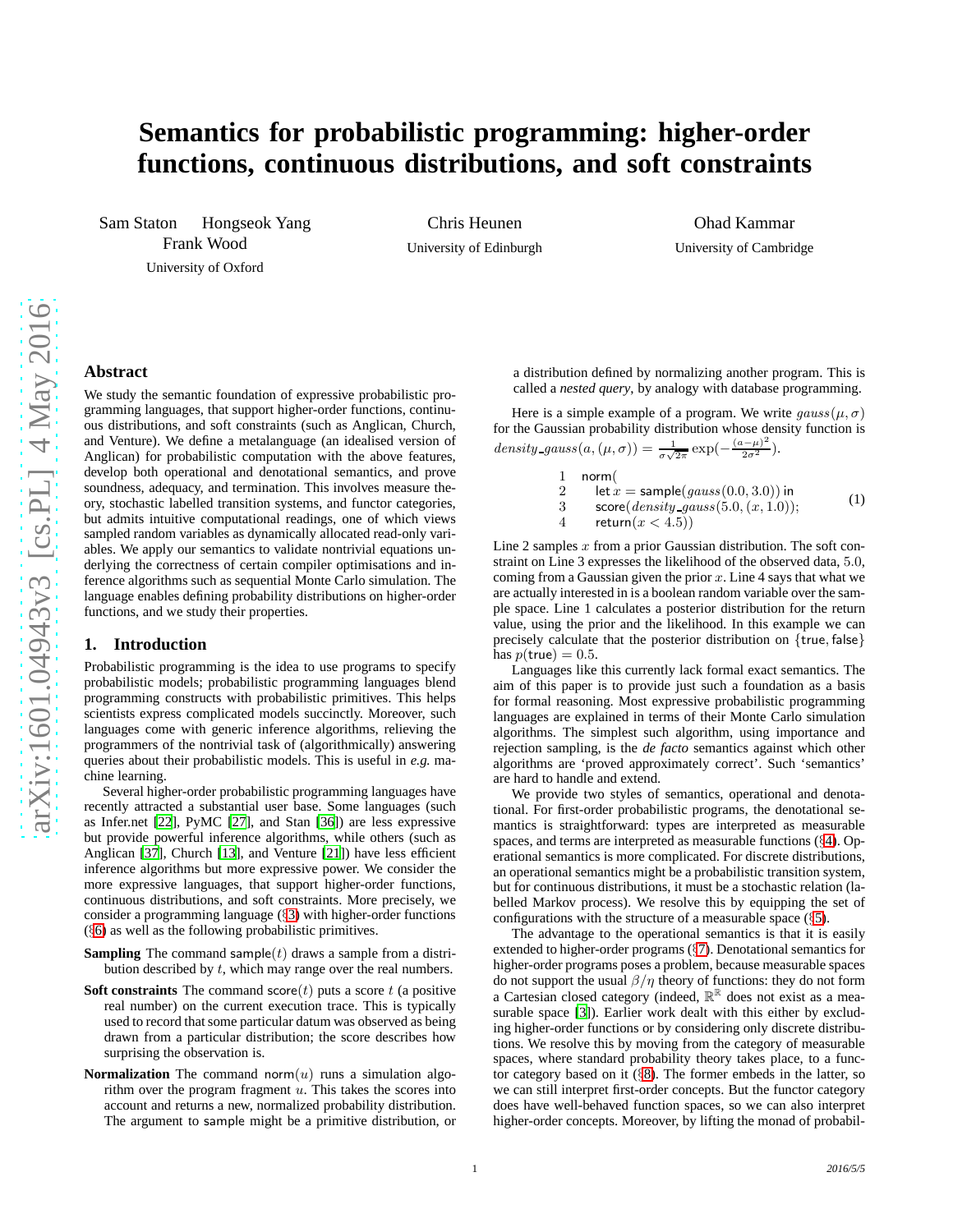ity distributions [\[12](#page-9-7)] to the functor category, we can also interpret continuous distributions. Finally, we can interpret observations by considering probability distributions with continuous density, irre-spective of the categorical machinery (§[9\)](#page-8-0).

The denotational semantics is sound and adequate with respect to the operational semantics  $(\S5.3, 8.3)$  $(\S5.3, 8.3)$  $(\S5.3, 8.3)$  $(\S5.3, 8.3)$ , which means one can use the denotational model to directly check program equations while respecting computational issues. For example:

- we demonstrate a key program equation for sequential Monte Carlo simulation (§[4.1\)](#page-3-1);
- we show that every term of first-order type is equal to one without  $\lambda$ -abstractions or application, and hence is interpreted as a measurable function (Proposition [8.3\)](#page-8-2).

# **2. Preliminaries**

We recall basic definitions and facts of measure theory.

**Definition 2.1.** A  $\sigma$ -algebra on a set X is a family  $\Sigma$  of subsets of  $X$ , called *measurable (sub)sets*, which contains  $\overline{X}$  and is closed under complements and countable unions. A *measurable space* is a set with a  $\sigma$ -algebra.

A *measure* on a measurable space  $(X, \Sigma)$  is a function  $p: \Sigma \rightarrow$  $[0, \infty]$  such that  $p(\emptyset) = 0$  and  $p(\bigcup_{i \in \mathbb{N}} U_i) = \sum_{i \in \mathbb{N}} p(U_i)$  for each sequence  $U_1, U_2, \ldots$  of disjoint measurable sets. A *probability measure* or *probability distribution* is a measure p with  $p(X) = 1$ .

In the paper we use a few important constructions for measurable spaces. The first is to make a set  $X$  into a measurable space by taking the full powerset of  $X$  as  $\Sigma$ , yielding a *discrete* measurable space. When X is countable, a probability distribution on  $(X, \Sigma)$ is determined by its values on singleton sets, that is, by specifying a function  $p: X \to [0, 1]$  such that  $\sum_{x \in X} p(x) = 1$ .<br>The second construction is to combine a collection of measur-

able spaces  $(X_i, \Sigma_i)_{i \in I}$  by *sum* or *product*. The underlying sets are the disjoint union  $\sum_{i\in I} X_i$  and product  $\prod_{i\in I} X_i$  of sets. The measurable sets in the sum are  $\sum_{i \in I} U_i$  for  $U_i \in \Sigma_i$ . The  $\sigma$ -algebra of the product is the smallest one containing all the subsets  $\prod_{i \in I} U_i$ where  $U_i \in \Sigma_i$  equals  $X_i$  but for a single index i.

For the third, the real numbers form a measurable space  $(\mathbb{R}, \Sigma_{\mathbb{R}})$ under the smallest  $\sigma$ -algebra that contains the open intervals; the measurable sets are called *Borel* sets. Restricting to any measurable subset gives a new measurable space, such as the space  $\mathbb{R}_{\geq 0}$  of nonnegative reals and the unit interval [0, 1].

The fourth construction is to make the set  $P(X)$  of all probability measures on a measurable space  $(X, \Sigma_X)$  into a measurable space, by letting  $\Sigma_{P(X)}$  be the smallest  $\sigma$ -algebra containing the sets  $\{p \in P(X) \mid p(U) \in V\}$  for all  $U \in \Sigma_X$  and  $V \in \Sigma_{[0,1]}$ .

**Definition 2.2.** Let  $(X, \Sigma_X)$ ,  $(Y, \Sigma_Y)$  be measurable spaces. A function  $f: X \to Y$  is *measurable* if  $f^{-1}(U) \in \Sigma_X$  for  $U \in \Sigma_Y$ .

We can *push forward* a measure along a measurable function: if  $p: \Sigma_X \to [0, 1]$  is a probability measure on  $(X, \Sigma_X)$  and  $f: X \to Y$  is a measurable function, then  $q(U) = p(f^{-1}(U))$ is a probability measure on  $(Y, \Sigma_Y)$ .

<span id="page-1-1"></span>**Definition 2.3.** A *stochastic relation* between measurable spaces  $(X, \Sigma_X)$  and  $(Y, \Sigma_Y)$  is a function  $r: X \times \Sigma_Y \rightarrow [0, 1]$  such that  $r(x,-): \Sigma_Y \to [0,1]$  is a probability distribution for all  $x \in X$ , and  $r(-, V)$ :  $X \to [0, 1]$  is measurable for all  $V \in \Sigma_Y$ .

Giving a stochastic relation from  $(X, \Sigma_X)$  to  $(Y, \Sigma_Y)$  is equivalent to giving a measurable function  $(X, \Sigma_X) \to (P(Y), \Sigma_{P(Y)})$ . Stochastic relations  $r: X \times \Sigma_Y \to [0, 1]$  and  $s: Y \times \Sigma_Z \to [0, 1]$ compose associatively to  $(s \circ r): X \times \Sigma_Z \to [0, 1]$  via the formula

$$
(s \circ r)(x, W) = \int_Y s(y, W) r(x, dy).
$$

Finally, for a predicate  $\varphi$ , we use the indicator expression  $[\varphi]$  to denote 1 if  $\varphi$  holds, and 0 otherwise.

### <span id="page-1-0"></span>**3. A first-order language**

This section presents a first-order language for expressing Bayesian probabilistic models. The language forms a first-order core of a higher-order extension in Section [6,](#page-6-0) and provides a simpler setting to illustrate key ideas. The language includes infinitary type and term constructors, constant terms for all measurable functions between measurable spaces, and constructs for specifying Bayesian probabilistic models, namely, operations for sampling distributions, scoring samples, and normalizing distributions based on scores. This highly permissive and slightly unusual syntax is not meant to be a useful programming language itself. Rather, its purpose is to serve as a semantic metalanguage to which a practical programming language compiles, and to provide a mathematical setting for studying high-level constructs for probabilistic computation.

### *Types* The language has types

$$
\mathbb{A}, \mathbb{B} \ ::= \ \mathbb{R} \mid \mathsf{P}(\mathbb{A}) \mid 1 \mid \mathbb{A} \times \mathbb{B} \mid \sum_{i \in I} \mathbb{A}_i
$$

where  $I$  ranges over countable sets. A type  $A$  stands for a measurable space  $\mathbb{A}$ . For example, R denotes the measurable space of reals,  $P(A)$  is the space of probability measures on A, and 1 is the (discrete) measurable space on the singleton set. The other type constructors correspond to products and sums of measurable spaces. Notice that countable sums are allowed, enabling us to express usual ground types in programming languages via standard encoding. For instance, the type for booleans is  $1 + 1$ , and that for natural numbers  $\sum_{i\in\mathbb{N}} 1$ .

**Terms** We distinguish typing judgements:  $\Gamma \vdash d : A$  for deterministic terms, and  $\Gamma \vdash p \ t : \mathbb{A}$  for probabilistic terms (see also e.g. [\[20,](#page-9-8) [26,](#page-9-9) [31\]](#page-9-10)). In both,  $\mathbb A$  is a type, and  $\Gamma$  is a list of variable/type pairs. Variables stand for deterministic terms.

Intuitively, a probabilistic term  $\Gamma \vdash p t: A$  may have two kinds of effects: during evaluation,  $t$  may sample from a probability distribution, and it may score the current execution trace (typically according to likelihood of data). Evaluating a deterministic term  $Γ$   $\frac{1}{q}$  t: A does not have any effects.

*Sums and products* The language includes variables, and standard constructors and destructors for sum and product types.

$$
\frac{\Gamma \vdash_{\mathsf{d}} t : \mathbb{A}_{i}}{\Gamma, x : \mathbb{A}, \Gamma' \vdash_{\mathsf{d}} x : \mathbb{A} \qquad \frac{\Gamma \vdash_{\mathsf{d}} t : \mathbb{A}_{i}}{\Gamma \vdash_{\mathsf{d}} (i, t) : \sum_{i \in I} \mathbb{A}_{i}}
$$
\n
$$
\frac{\Gamma \vdash_{\mathsf{d}} t : \sum_{i \in I} \mathbb{A}_{i} \quad (\Gamma, x : \mathbb{A}_{i} \vdash_{\mathsf{d}} u : \mathbb{B})_{i \in I}}{\Gamma \vdash_{\mathsf{z}} \text{ case } t \text{ of } \{(i, x) \Rightarrow u_{i}\}_{i \in I} : \mathbb{B}} \quad (\mathsf{z} \in \{\mathsf{d}, \mathsf{p}\})
$$

$$
\frac{\Gamma \nvert_{\mathsf{d}} t_j : \mathbb{A}_j \text{ for all } j \in \{0, 1\}}{\Gamma \nvert_{\mathsf{d}} (t_0, t_1) : \mathbb{A}_0 \times \mathbb{A}_1} \qquad \frac{\Gamma \nvert_{\mathsf{d}} t : \mathbb{A}_0 \times \mathbb{A}_1}{\Gamma \nvert_{\mathsf{d}} \pi_j(t) : \mathbb{A}_j}
$$

In the rules for sums,  $I$  may be infinite. In the last rule,  $j$  is 0 or 1. We use some standard syntactic sugar, such as false and true for the injections in the type bool  $= 1 + 1$ , and if for case in that instance.

*Sequencing* We include the standard constructs (e.g. [\[20](#page-9-8), [23\]](#page-9-11)).

$$
\frac{\Gamma \not\vdash_d t : \mathbb{A}}{\Gamma \not\vdash_p \mathsf{return}(t) : \mathbb{A}} \qquad \qquad \frac{\Gamma \not\vdash_p t : \mathbb{A} \quad \Gamma, x : \mathbb{A} \not\vdash_p u : \mathbb{B}}{\Gamma \not\vdash_p \mathsf{let} x = t \mathsf{ in} u : \mathbb{B}}
$$

Where  $\mathbb{A} = 1$ , we write  $(t; u)$  for let  $x = t$  in u.

*Language-specific constructs* The language has constant terms for all measurable functions.

<span id="page-1-2"></span>
$$
\frac{\Gamma \vdash_{\mathsf{d}} t : \mathbb{A}}{\Gamma \vdash_{\mathsf{d}} f(t) : \mathbb{B}} \ (f : [\![\mathbb{A}]\!] \to [\![\mathbb{B}]\!] \ \text{measurable}) \tag{2}
$$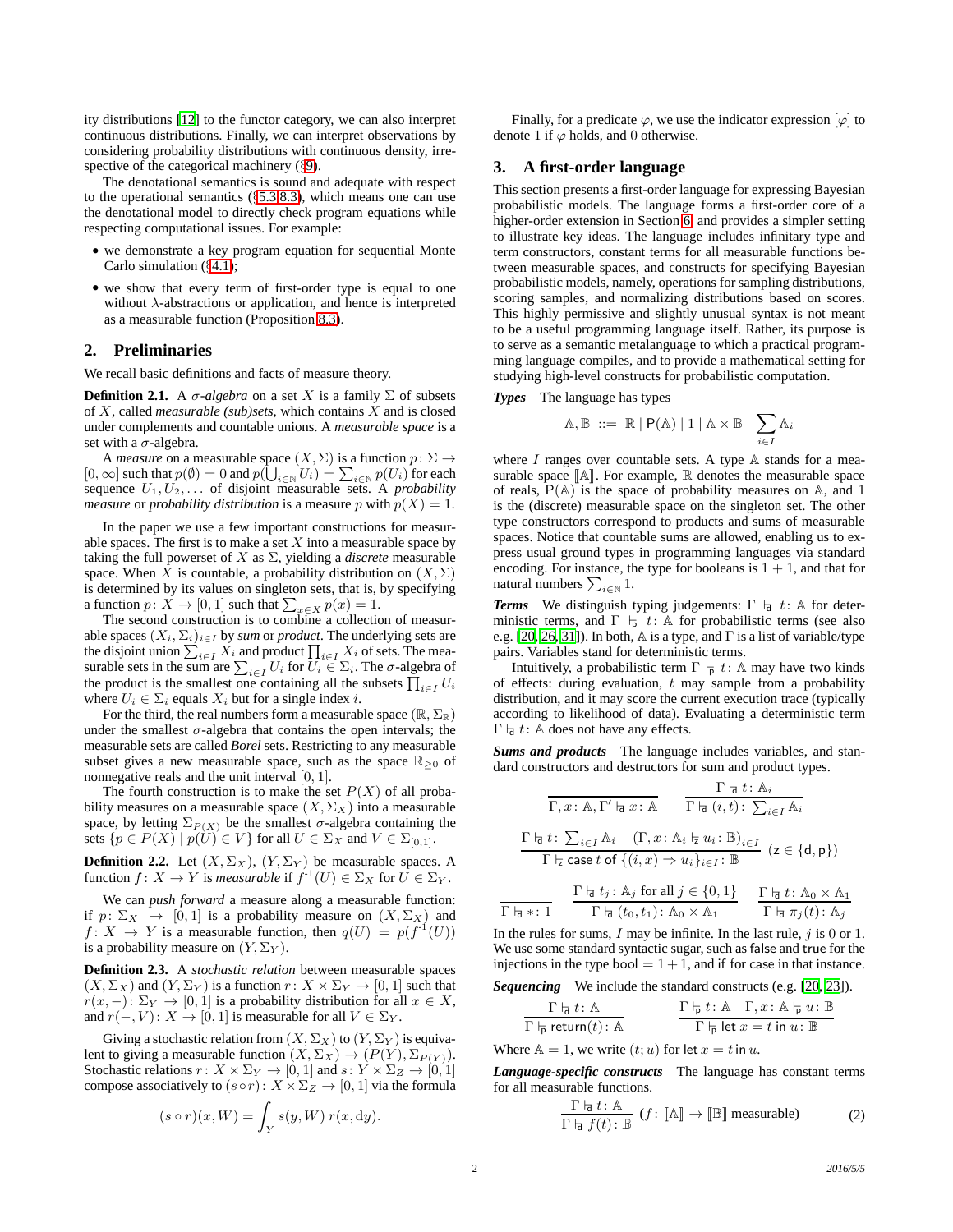In particular, all the usual distributions are in the language, including the Dirac distribution  $dirac(x)$  concentrated on outcome x, the Gaussian distribution  $gauss(\mu, \sigma)$  with mean  $\mu$  and standard deviation  $\sigma$ , the Bernoulli distribution  $bern(p)$  with success probability p, the exponential distribution  $exp(r)$  with rate r, and the Beta distribution  $beta(\alpha, \beta)$  with parameters  $\alpha, \beta$ <sup>[1](#page-2-1)</sup> For example, from the measurable functions  $42.0: 1 \rightarrow \mathbb{R}, e^{(-)}: \mathbb{R} \rightarrow \mathbb{R}$ ,  $gauss: \mathbb{R} \times \mathbb{R} \to P(\mathbb{R})$  and  $\lt: \mathbb{R} \times \mathbb{R} \to 1 + 1$  we can derive:

$$
\frac{\Gamma \nmid_{\overline{d}} t : \mathbb{R}}{\Gamma \nmid_{\overline{d}} a 42.0 : \mathbb{R}} \qquad \frac{\Gamma \nmid_{\overline{d}} t : \mathbb{R}}{\Gamma \nmid_{\overline{d}} e^t : \mathbb{R}}
$$
\n
$$
\frac{\Gamma \nmid_{\overline{d}} \mu : \mathbb{R} \quad \Gamma \nmid_{\overline{d}} \sigma : \mathbb{R}}{\Gamma \nmid_{\overline{d}} gauss(\mu, \sigma) : P(\mathbb{R})} \qquad \frac{\Gamma \nmid_{\overline{d}} t : \mathbb{R} \quad \Gamma \nmid_{\overline{d}} u : \mathbb{R}}{\Gamma \nmid_{\overline{d}} t < u : \text{bool}}
$$
\nthe following terms from the same of our language.

The following terms form the core of our language.

$$
\frac{\Gamma \vdash_{\mathsf{d}} t : \mathsf{P}(\mathbb{A})}{\Gamma \vdash_{\mathsf{P}} \mathsf{sample}(t) : \mathbb{A}} \qquad \qquad \frac{\Gamma \vdash_{\mathsf{d}} t : \mathbb{R}}{\Gamma \vdash_{\mathsf{P}} \mathsf{score}(t) : 1}
$$

The first term samples a value from a distribution  $t$ . The second multiplies the score of the current trace with  $t$ . Since both of these terms express effects, they are typed under  $\vdash_{\overline{p}}$  instead of  $\vdash_{d}$ .

The reader may think of the score of the current execution trace as a state, but it cannot be read, nor changed arbitrarily: it can only be multiplied by another score. The argument t in score  $(t)$  is usually the density of a probability distribution at an observed data point. For instance, recall the example [\(1\)](#page-0-0) from the Introduction:

$$
norm(left x = sample(gauss(0.0, 3.0)) inscore(density-gauss(5.0, (x, 1.0)); return(x < 4.5))
$$

An execution trace is scored higher when  $x$  is closer to the datum 5.

When the argument  $t$  in  $score(t)$  is 0, this is called a *hard* constraint, meaning 'reject this trace'; otherwise it is called a soft constraint. In the discrete setting, hard constraints are more-or-less sufficient, but even then, soft constraints tend to be more efficient.

*Normalization* Two representative tasks of Bayesian inference are to calculate the so-called *posterior distribution* and *model evidence* from a prior distribution and likelihood. Programs built from sample and score can be thought of as setting up a prior and a likelihood. Consider the following program:

let 
$$
x = \text{sample}(bern(0.25))
$$
 in  
let  $y =$  (if x then return 5.0 else return 2.0) in  
score(*density-exp*(0.0, y)); return(x)

Here the prior  $y$  comes from the Bernoulli distribution, and the likelihood concerns datum 0.0 coming from an exponential distribution with rate y. Recall that *density\_exp*(0.0, y) = y. So there are two execution traces, returning either true, with probability 0.25 and score 5.0, or false, with probability 0.75 and score 2.0.

The product of the prior and likelihood gives an unnormalized posterior distribution on the return value: (true  $\mapsto 0.25 \cdot 5=1.25$ , false  $\mapsto$  0.75·2=1.5). The normalizing constant is the average score:  $(0.25 \cdot 5 + 0.75 \cdot 2) = 2.75$ , so the posterior is (true  $\mapsto \frac{1.25}{2.75} \approx 0.45$ , false  $\mapsto \frac{1.5}{2.75} \approx 0.55$ ). The average score is called the model evidence. It is a measure of how well the model encoded by the program matches the observation.

Note that the sample  $x =$  true matches the datum better, so the probability of true goes up from 0.25 to 0.45 in the posterior.

In our language we have a term norm $(t)$  that will usually convert a probabilistic term  $t$  into a deterministic value, which is its posterior distribution together with the model evidence.

$$
\frac{\Gamma \vdash_{\bar{p}} t : \mathbb{A}}{\Gamma \vdash_{\bar{q}} \text{norm}(t) : (\mathbb{R} \times \mathsf{P}(\mathbb{A})) + 1 + 1}
$$

If the model evidence is 0 or  $\infty$ , the conversion fails, and this is tracked by the  $+1+1$ .

# <span id="page-2-0"></span>**4. Denotational semantics**

This section discusses the natural denotational semantics of the first-order language. The basic idea can be traced back a long way (*e.g.* [\[18](#page-9-12)]) but our treatment of score and norm appear to be novel. As described, types A are interpreted as measurable spaces [A]. A context  $\Gamma = (x_1 : \mathbb{A}_1, \dots, x_n : \mathbb{A}_n)$  is interpreted as the measurable space  $[\![\Gamma]\!] \stackrel{\text{def}}{=} \prod_{i=1}^n [\![A_i]\!]$  of its valuations.

- Deterministic terms  $\Gamma \vdash d : A$  are interpreted as measurable functions  $\llbracket t \rrbracket$ :  $\llbracket \Gamma \rrbracket \rightarrow \llbracket \mathbb{A} \rrbracket$ , providing a result for each valuation of the context.
- Probabilistic terms  $\Gamma \vdash_{\mathsf{p}} t: \mathbb{A}$  are interpreted as measurable functions  $\llbracket t \rrbracket$ :  $\llbracket \Gamma \rrbracket \rightarrow P(\mathbb{R}_{\geq 0} \times \llbracket \mathbb{A} \rrbracket)$ , providing a probability measure on (score,result) pairs for each valuation of the context.

Informally, if  $(\Omega, p : \Omega \rightarrow [0, 1])$  is the prior sample space of the program (specified by sample), and  $l: \Omega \rightarrow \mathbb{R}_{\geq 0}$  is the likelihood (specified by score), and  $r: \Omega \to \mathbb{A}$  is the return value, then a measure in  $P(\mathbb{R}_{\geq 0} \times [\![A]\!])$  is found by pushing forward p along  $(l, r)$ .

*Sums and products* The interpretation of deterministic terms follows the usual pattern of the internal language of a distributive category (*e.g.* [\[28](#page-9-13)]). For instance,  $[\Gamma, x : \mathbb{A}, \Gamma' \vdash a : \mathbb{A}](\gamma, a, \gamma') \stackrel{\text{def}}{=} a$ ,<br>and  $[\Gamma] \uparrow f(A), \mathbb{A}](\gamma)$  def  $f(\mathbb{A} \mathbb{I})(\gamma)$  for measurable  $f: [\mathbb{A} \mathbb{I} \setminus \mathbb{I} \mathbb{I}]$ and  $[\![\Gamma \vdash_{\mathbf{d}} f(t) \colon \mathbb{A}]\!] (\gamma) \stackrel{\text{def}}{=} f([\![t]\!] \stackrel{\sim}{\gamma}))$  for measurable  $\overrightarrow{f} : [\![\mathbb{A}]\!] \to [\![\mathbb{B}]\!]$ . This interpretation is actually the same as the usual set-theoretic semantics of the calculus, as one can show by induction that the induced functions  $\|\Gamma\| \to \|A\|$  are measurable.

*Sequencing* For probabilistic terms, we proceed as follows.

$$
\llbracket \mathsf{return}(t) \rrbracket(\gamma)(U) \stackrel{\text{def}}{=} \llbracket (1, \llbracket t \rrbracket(\gamma)) \in U \rrbracket,
$$

which denotes a Dirac distribution, and  $\left[\left|\det x \right| = t \text{ in } u\right](\gamma)(V)$  is

$$
\int_{\mathbb{R}_{\geq 0} \times \mathbb{A}} \left( \llbracket u \rrbracket(\gamma, x) \left( \{(s, b) \mid (r \cdot s, b) \in V \} \right) \right) \left( \llbracket t \rrbracket(\gamma) (d(r, x)) \right)
$$

As we will explain shortly, these interpretations come from treating  $P(\mathbb{R}_{\geq 0} \times (-))$  as a commutative monad, which essentially means the following program equations hold.

$$
\begin{aligned}\n\text{[let } x = \text{return}(x) \text{ in } u\text{]} &= \llbracket u\rrbracket \qquad \text{[let } x = t \text{ in } \text{return}(x)\text{]} = \llbracket t\rrbracket \\
\text{[let } y = (\text{let } x = t \text{ in } u) \text{ in } v\text{]} &= \text{[let } x = t \text{ in } \text{let } y = u \text{ in } v\text{]} \n\end{aligned}
$$

 $\Vert \det x = t \Vert$  in let  $y = u \Vert (x, y) \Vert = \Vert \det y = u \Vert$  in let  $x = t \Vert (x, y) \Vert$ 

The last equation justifies a useful program optimisation technique [\[37,](#page-9-3) §5.5]. (The last two equations require assumptions about free variables of  $u$ ,  $v$  and  $t$ , to avoid variable capture.)

*Language-specific constructs* We use the monad:

$$
\begin{aligned} &\text{[sample}(t)\text{]}(\gamma)(U) \stackrel{\text{def}}{=} \text{[} t\text{]}(\gamma)(\{a \mid (1, a) \in U\}) \\ &\text{[score}(t)\text{]}(\gamma)(U) \stackrel{\text{def}}{=} [\text{(max}(\text{[} t\text{]}(\gamma), 0), *) \in U] \end{aligned}
$$

Here are some program equations to illustrate the semantics so far.

$$
[\text{score}(7.0); \text{score}(6.1)] = [\text{score}(42.7)]
$$
  
= sample(*gauss*(0, 0, 1, 0))]

$$
\begin{bmatrix}\n\text{let } x = \text{sample}(gauss(0.0, 1.0)) \\
\text{in return}(x > 0.0)\n\end{bmatrix} = [\text{sample}(bern(0.5))]\n\begin{bmatrix}\n\text{let } x = \text{sample}(gauss(0.0, 1.0)) \\
\text{in return}(x > x)\n\end{bmatrix} = [\text{return}(\text{false})]
$$

*Normalization* We interpret norm $(t)$  as follows. Each probability measure p on  $(\mathbb{R}_{\geq 0} \times X)$  induces an unnormalized posterior measure  $\bar{p}$  on X: let  $\bar{p}(U) = \int_{\mathbb{R}_{\geq 0} \times U} r p(\mathrm{d}(r, x))$ . As long as the average score  $\bar{p}(X)$  is not 0 or  $\infty$ , we can normalize  $\bar{p}$  to build

.

<span id="page-2-1"></span><sup>&</sup>lt;sup>1</sup> Usually,  $gauss(0.0, 0.0)$  is undefined, but we just let  $gauss(0.0, 0.0)$  =  $gauss(0.0, 1.0)$ , and so on, to avoid worrying about this sort of error.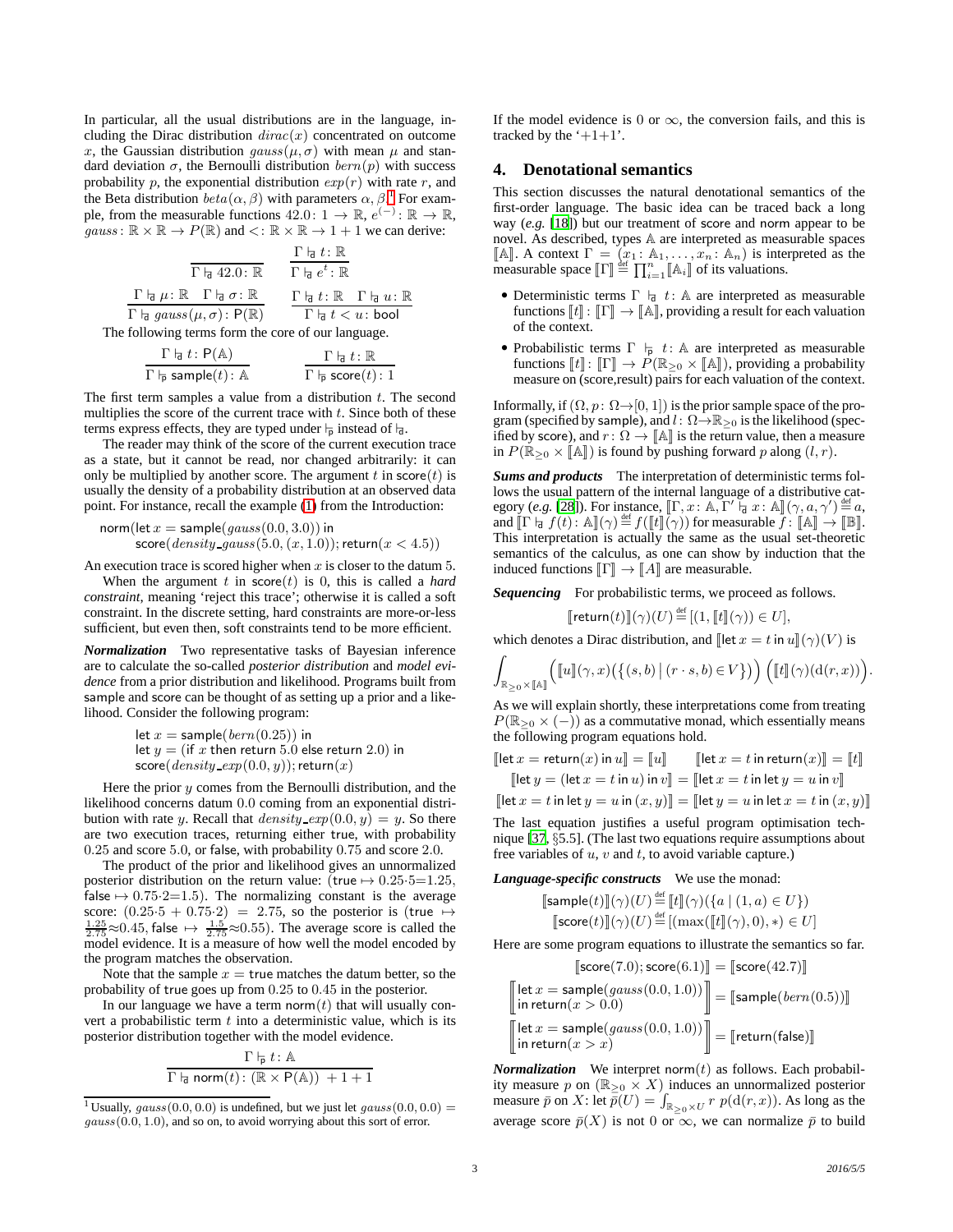a posterior probability measure on  $X$ . This construction forms a natural transformation  $\iota_X : P(\mathbb{R}_{\geq 0} \times X) \to (\mathbb{R} \times P(X)) + 1 + 1$ 

<span id="page-3-2"></span>
$$
\iota_X(p) \stackrel{\text{def}}{=} \begin{cases} (1,*) & \text{if } \bar{p}(X) = 0 \\ (2,*) & \text{if } \bar{p}(X) = \infty \\ \left(0, \left(\bar{p}(X), \lambda U, \frac{\bar{p}(U)}{\bar{p}(X)}\right)\right) & \text{otherwise} \end{cases}
$$
(3)

Let  $[\text{norm}(t)](\gamma) \stackrel{\text{def}}{=} \iota([\![t]\!](\gamma)).$  Here are some examples:

$$
\begin{aligned}\n\left[\begin{array}{c}\n\text{norm}(\text{let } x = \text{sample}(gauss(0.0, 3.0))\text{ in} \\
\text{score}(density-gauss(5.0, (x, 1.0)); \text{return}(x < 4.5))\n\end{array}\right] \\
&= (0, (0.949, \text{bern}(0.5))) \\
\left[\begin{array}{c}\n\text{norm}(\text{let } x = \text{sample}(\text{bern}(0.25))\text{ in} \\
(\text{if } x \text{ then } \text{score}(5.0) \text{ else } \text{score}(2.0)); \text{return}(x)\n\end{array}\right] \\
&= (0, (2.75, \text{bern}(\frac{5}{11}))) \\
\text{Error}(\text{let } x = \text{sample}(\text{com}(1.0))\text{ in } \text{score}(\text{C}^x))\mathbb{I} = (2.3)\n\end{aligned}
$$

$$
\begin{bmatrix} \text{norm}\big(\text{let } x = \text{sample}(\exp(1.0)) \text{ in score}(e^x)\big) \end{bmatrix} = (2, *) \\ \begin{bmatrix} \text{norm}\big(\text{let } x = \text{sample}(\text{beta}(1, 3)) \big) \\ \text{in score}(x); \text{return}(x) \end{bmatrix} = \begin{bmatrix} \text{norm}\big(\text{score}(\frac{1}{1+3}); \\ \text{sample}(\text{beta}(2, 3)) \big) \end{bmatrix}
$$

The third equation shows how infinite model evidence errors can arise when working with infinite distributions. In the last equation, the parameter  $x$  of score $(x)$  represents the probability of true under  $bern(x)$ . The equation expresses the so called conjugateprior relationship between Beta and Bernoulli distributions, which has been used to optimise probabilistic programs [\[38](#page-9-14)].

*Monads* The interpretation of let and return given above arises from the fact that  $\hat{P}(\mathbb{R}_{\geq 0} \times (-))$  is a commutative monad on the category of measurable spaces and measurable functions (see also [\[7](#page-9-15), §2.3.1], [\[33](#page-9-16), §6]). Recall that a commutative monad  $(T, \eta, \mu, \sigma)$  in general comprises an endofunctor T together with natural transformations  $\eta_X: X \to T(X), \mu_X: T(T(X)) \to$  $T(X), \sigma_{X,Y} : X \times T(Y) \to T(X \times Y)$  satisfying some laws [\[17\]](#page-9-17). Using this structure we interpret return and let following Moggi [\[23\]](#page-9-11):

$$
\begin{aligned}\n\left[\Gamma \vdash_{\overline{\mathsf{p}}} \mathsf{return}(t) : \mathbb{A} \right](\gamma) &\stackrel{\text{def}}{=} \eta_{\llbracket \mathbb{A} \rrbracket} \left( \llbracket t \rrbracket(\gamma) \right) \\
\left[\Gamma \vdash_{\overline{\mathsf{p}}} \mathsf{let} \, x = t \mathbin{\mathsf{in}} \, u : \mathbb{B} \rrbracket(\gamma) \stackrel{\text{def}}{=} \mu_{\llbracket \mathbb{B} \rrbracket} \left( T(\llbracket u \rrbracket) \left( \sigma_{\llbracket \Gamma \rrbracket, \llbracket \mathbb{A} \rrbracket}(\gamma, \llbracket t \rrbracket(\gamma)) \right) \right)\n\end{aligned}
$$

Concretely, we make  $P(\mathbb{R}_{\geq 0} \times (-))$  into a monad by combining the standard commutative monad structure  $[12]$  on  $P$  and the commutative monoid ( $\mathbb{R}_{\geq 0}, \cdot, 1$ ) with the monoid monad transformer.

(We record a subtle point about  $\iota$  [\(3\)](#page-3-2). It is *not* a monad morphism, and we we cannot form a commutative monad of *all* measures because the Fubini property does not hold in general.)

#### <span id="page-3-1"></span>**4.1 Sequential Monte Carlo simulation**

The program equations above justify some simple program transformations. For a more sophisticated one, consider *sequential Monte Carlo simulation* [\[8\]](#page-9-18). A key idea of its application to probabilistic programs is: 'Whenever there is a score, it is good to renormalize and resample'. This increases efficiency by avoiding too many program executions with low scores [\[25,](#page-9-19) Algorithm 1].

The denotational semantics justifies the soundness of this transformation. For a term with top-level score, *i.e.* a term of the form  $(\text{let } x = t \text{ in } (\text{score}(u); v))$  where u and v may have x free:

$$
[\n \left[ norm(\text{let } x = t \text{ in } (\text{score}(u); v)) \right]\n]
$$

$$
= \text{ [norm}(\text{case (norm)}(\text{let } x = t \text{ in score}(u); \text{return}(x))) \text{ of } \newline (0, (e, d)) \Rightarrow \text{score}(e); \text{let } x = \text{sample}(d) \text{ in } v \newline 2 \mid (1, *) \Rightarrow \text{score}(0); \text{return}(w) \newline 3 \mid (2, *) \Rightarrow \text{let } x = t \text{ in } (\text{score}(u); v))] \newline 4
$$

Let us explain the right hand side. Line 1 renormalizes the program after the score, and in non-exceptional execution returns the model evidence  $e$  and a new normalized distribution  $d$ . Line 2 immediately records the evidence  $e$  as a score, and then resamples  $d$ , using the resampled value in the continuation  $v$ . Line 3 propagates the error of  $\ddot{\theta}$ : w is a deterministic term of the right type whose choice does not matter. Finally, line 4 detects an infinite evidence error, and undoes the transformation. This error does not arise in most applications of sequential Monte Carlo simulation.

# <span id="page-3-0"></span>**5. Operational semantics**

In this section we develop an operational semantics for the firstorder language. There are several reasons to consider this, even though the denotational semantics is arguably straightforward. First, extension to higher-order functions is easier in operational semantics than in denotational semantics. Second, operational semantics conveys computational intuitions that are obscured in the denotational semantics. We expect these computational intuitions to play an important role in studying approximate techniques for performing posterior inference, such as sequential Monte Carlo, in the future.

Sampling from probability distributions complicates operational semantics. Sampling from a discrete distribution can immediately affect control flow. For example, in the term

let 
$$
x = \text{sample}(bern(0.5))
$$
 in if  $x$  then return(1.1) else return(8.0)

the conditional depends on the result of sampling the Bernoulli distribution. The result is 1.1 with probability 0.5 (*cf.* [\[5](#page-9-20), §2.3]).

Sampling a distribution on  $\mathbb R$  introduces another complication. Informally, there is a transition

$$
sample(gauss(0.0, 1.0)) \longrightarrow return(r)
$$

for every real  $r$ , but any single transition has zero probability. We can assign non-zero probabilities to sets of transitions; informally:

$$
\Pr\Big(\textsf{sample}(gauss(0.0, 1.0)) \longrightarrow \{\textsf{return}(r) \mid r \le 0\}\Big) = 0.5.
$$

To make this precise we need a  $\sigma$ -algebra on the set of terms, which can be done using *configurations* rather than individual terms. A configuration is a *closure*: a pair  $\langle t, \gamma \rangle$  of a term t with free variables and an environment  $\gamma$  giving values for those variables as elements of a measurable space. (See also [\[14](#page-9-21), §3], [\[6,](#page-9-22) §3].)

Sampling a distribution 
$$
p
$$
 on  $\mathbb{R} + \mathbb{R}$  exhibits both complications:

<span id="page-3-3"></span>let 
$$
x = \text{sample}(p)
$$
 in case  $x$  of  $(0, r) \Rightarrow \text{return}(r + 1.0)$   
 $|(1, r) \Rightarrow \text{return}(r - 1.0)$  (4)

The control flow in the case distinction depends on which summand is sampled, but there is potentially a continuous distribution over the return values. We handle this by instantiating the choice of summand in the syntax, but keeping the value of the summand in the environment, so that expression [\(4\)](#page-3-3) can make a step to the closure

$$
\langle \text{ let } x = \text{return}(0, y) \text{ in } , y \mapsto 42.0 \rangle.
$$
  
\n
$$
\text{case } x \text{ of } (0, r) \Rightarrow \text{return}(r + 1.0)
$$
  
\n
$$
|(1, r) \Rightarrow \text{return}(r - 1.0)
$$

A type is *indecomposable* if it has the form  $\mathbb R$  or  $P(\mathbb A)$ , and a context Γ is *canonical* if it only involves indecomposable types.

*Configurations* Let  $z \in \{d, p\}$ . A z-configuration of type  $A$  is a triple  $\langle \Gamma, t, \gamma \rangle$  comprising a canonical context Γ, a term Γ  $\vdash z t : A$ , and an element  $\gamma$  of the measurable space  $\llbracket \Gamma \rrbracket$ . We identify contexts that merely rename variables, such as

$$
\langle (x: \mathbb{R}, y: \mathsf{P}(\mathbb{R})), f(x, y), (x \mapsto 42.0, y \mapsto gauss(0.0, 1.0)) \rangle
$$

$$
\approx \langle (u \colon \mathbb{R}, v \colon \mathsf{P}(\mathbb{R})), f(u, v), (u \mapsto 42.0, v \mapsto \text{gauss}(0.0, 1.0)) \rangle.
$$

We call d-configurations *deterministic configurations*, and p-configurations *probabilistic configurations*; they differ only in typing. We will abbreviate configurations to  $\langle t, \gamma \rangle$  when Γ is obvious.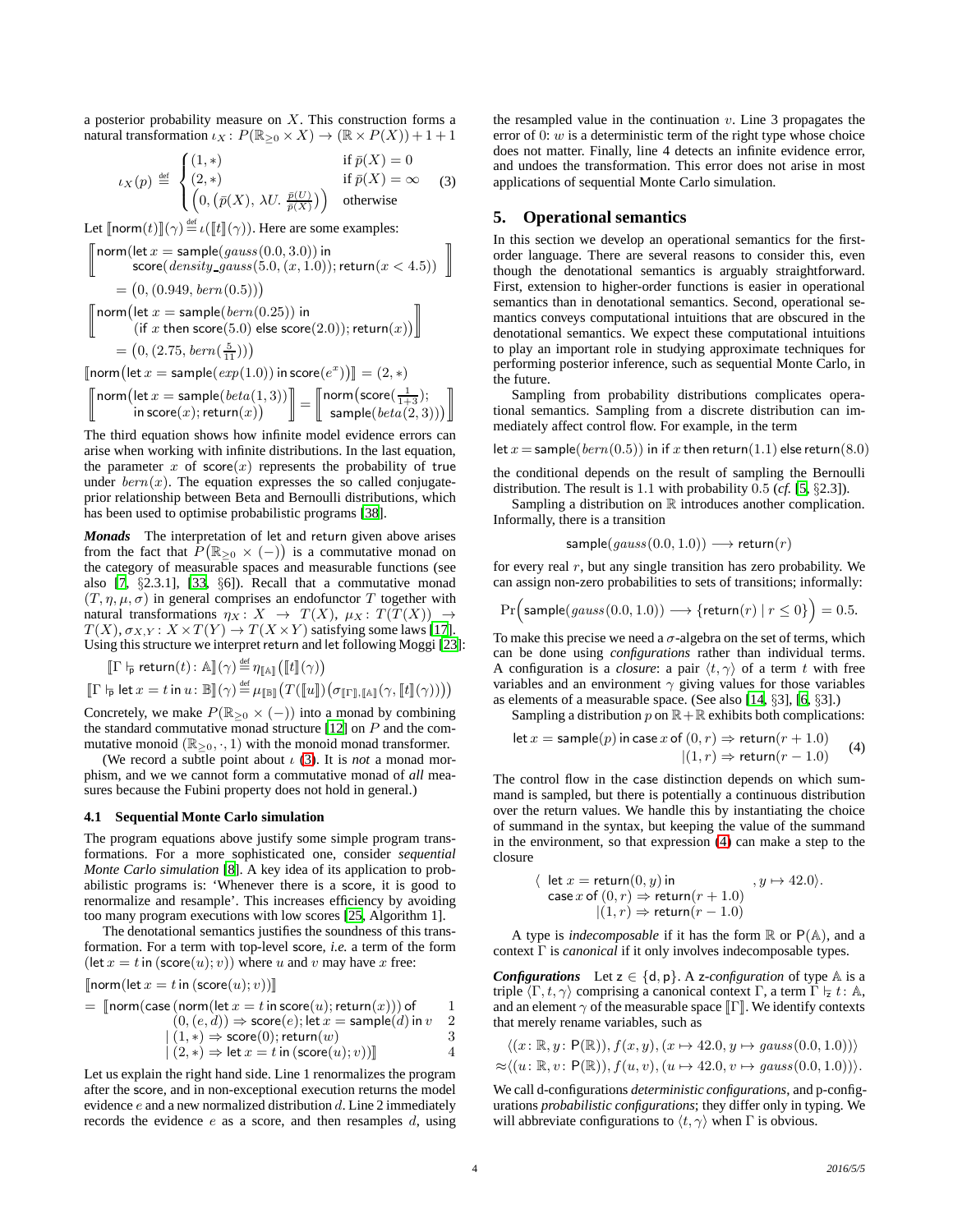*Values* v in a canonical context Γ are well-typed deterministic terms of the form

<span id="page-4-4"></span>
$$
v, w ::= x_i | * | (v, w) | (i, v) \tag{5}
$$

where  $x_i$  is a variable in Γ. Similarly, a probabilistic term t in context  $\Gamma$  is called *probabilistic value* or *p-value* if  $t \equiv \text{return}(v_0)$ for some value  $v_0$ . Remember from Section [4](#page-2-0) that the denotational semantics of values is simple and straightforward.

Write  $Con_{d}(\mathbb{A})$  and  $Con_{p}(\mathbb{A})$  for the sets of deterministic and probabilistic configurations of type A, and make them into measurable spaces by declaring  $U \subseteq \text{Con}_{z}(\mathbb{A})$  to be measurable if the set  $\{\gamma \in \llbracket \Gamma \rrbracket | \langle t, \gamma \rangle \in U\}$  is measurable for all judgements  $\Gamma \models t : \mathbb{A}.$ 

<span id="page-4-6"></span>
$$
Con_z(\mathbb{A}) = \sum_{\substack{(\Gamma,t) \\ \Gamma \text{ canonical,} \\ \Gamma \vdash z \ t \colon \mathbb{A}}} [\![\Gamma]\!]
$$
 (6)

Further partition  $Con_{z}(\mathbb{A})$  into  $Con_{z}(\mathbb{A})$  and  $Con_{z}(\mathbb{A})$ based on whether a term in a configuration is a value or not:

$$
\begin{aligned} &\mathrm{Con}V_d(\mathbb{A})=\{\langle \Gamma, t, \gamma \rangle \in \mathrm{Con}_d(\mathbb{A}) \ | \ t \text{ is a value}\} \\ &\mathrm{Con}N_d(\mathbb{A})=\{\langle \Gamma, t, \gamma \rangle \in \mathrm{Con}_d(\mathbb{A}) \ | \ t \text{ is not a value}\} \\ &\mathrm{Con}V_p(\mathbb{A})=\{\langle \Gamma, t, \gamma \rangle \in \mathrm{Con}_p(\mathbb{A}) \ | \ t \text{ is a p-value}\} \\ &\mathrm{Con}N_p(\mathbb{A})=\{\langle \Gamma, t, \gamma \rangle \in \mathrm{Con}_p(\mathbb{A}) \ | \ t \text{ is not a p-value}\} \end{aligned}
$$

Particularly well-behaved values are the *ordered values* Γ  $\vert$ <sub>d</sub> *v*: A, where each variable appears exactly once, and in the same order as in Γ.

<span id="page-4-0"></span>**Lemma 5.1.** *Consider a canonical context* Γ*, a type* A*, an ordered value*  $\Gamma$   $\vert_{d}$   $v$ : A, and the induced measurable function

$$
[\![v]\!]: [\![\Gamma]\!] \to [\![\mathbb{A}]\!].
$$

*The collection of all such functions for given* A *is countable, and forms a coproduct diagram.*

*Proof.* By induction on the structure of types. The key fact is that every type is a sum of products of indecomposable ones, because the category of measurable spaces is distributive, *i.e.* the canonical map  $\sum_{i \in I} (A \times B_i) \to A \times \sum_{i \in I} B_i$  is an isomorphism.

For example,  $A = (\mathbb{R} \times \text{bool}) + (\mathbb{R} \times \mathbb{R})$  has 3 ordered values, first  $(x: \mathbb{R} \nvert_{\mathbb{d}} (0,(x,\mathsf{true})): \mathbb{A}),$  second  $(x: \mathbb{R} \nvert_{\mathbb{d}} (0,(x,\mathsf{false})): \mathbb{A}).$ and third  $(x: \mathbb{R}, y: \mathbb{R} \mid (1, (x, y)): \mathbb{A})$ , inducing a canonical measurable isomorphism  $\mathbb{R} + \mathbb{R} + \mathbb{R} \times \mathbb{R} \cong [\![ \mathbb{A} ]\!]$ .

*Evaluation contexts* We distinguish three kinds of *evaluation contexts*:  $C[-]$  is a context for a deterministic term with a hole for deterministic terms;  $\mathcal{D}[-]$  and  $\mathcal{E}[-]$  are contexts for probabilistic terms, the former with a hole for probabilistic terms, the latter with a hole for deterministic terms.

$$
\mathcal{C}[-] ::= (-) | \pi_j \mathcal{C}[-] | (\mathcal{C}[-], t) | (v, \mathcal{C}[-]) | (i, \mathcal{C}[-])
$$
\n
$$
| \operatorname{case} \mathcal{C}[-] \text{ of } \{ (i, x) \Rightarrow t_i \}_{i \in I} | f(\mathcal{C}[-])
$$
\n
$$
\mathcal{D}[-] ::= (-) | \operatorname{let} x = \mathcal{D}[-] \text{ in } t \tag{7}
$$
\n
$$
\mathcal{E}[-] ::= \mathcal{D}[\operatorname{return}[-]] | \mathcal{D}[\operatorname{sample}[-]] | \mathcal{D}[\operatorname{score}[-]]
$$

<span id="page-4-5"></span>
$$
\mathcal{E}[-] ::= \mathcal{D}[\text{return}[-]] \mid \mathcal{D}[\text{sample}[-]] \mid \mathcal{D}[\text{score}[-]]
$$
\n
$$
| \text{ case } \mathcal{D}[-] \text{ of } \{(i, x) \Rightarrow t_i\}_{i \in I}
$$

where  $t$ ,  $t_i$  are general terms and  $v$  is a value.

#### **5.1 Reduction**

Using the tools developed so far, we will define a measurable function for describing the reduction of d-configurations, and a stochastic relation for describing reduction of p-configurations:

$$
\begin{aligned} &\longrightarrow\,:\; {\rm ConN}_d({\Bbb A})\to {\rm Con}_d({\Bbb A}),\\ &\longrightarrow\,:\; {\rm ConN}_p({\Bbb A})\times \Sigma_{{\Bbb R}_{\geq 0}\times {\rm Con}_p({\Bbb A})}\to [0,1], \end{aligned}
$$

parameterized by a family of measurable 'normalization' functions

<span id="page-4-2"></span>
$$
\nu_{\mathbb{A}}\;:\;{\rm Con}_{p}(\mathbb{A})\to\big(\mathbb{R}_{\geq0}\times P([\![\mathbb{A}]\!])\big)+1+1\qquad \quad \ (8)
$$

indexed by types A.

*Reduction of deterministic terms* Define a type-indexed family of relations  $\longrightarrow \subseteq \text{ConN}_d(\mathbb{A}) \times \text{Con}_d(\mathbb{A})$  as the least one that is closed under the following rules.

$$
\langle \Gamma, \pi_j(v_0, v_1), \gamma \rangle \longrightarrow \langle \Gamma, v_j, \gamma \rangle
$$
  
\n
$$
\langle \Gamma, \text{case } (i', v) \text{ of } \{(i, x) \Rightarrow t_i\}_{i \in I}, \gamma \rangle \longrightarrow \langle \Gamma, t_{i'}[v/x], \gamma \rangle
$$
  
\n
$$
\langle \Gamma, f(w), \gamma \rangle \longrightarrow \langle (\Gamma, \Gamma'), v, (\gamma, \gamma') \rangle
$$
  
\n
$$
\langle w \text{ a value } \wedge \Gamma' \text{ is } v \colon \mathbb{A} \text{ an ordered value } \wedge f([\![w]\!](\gamma)) = [\![v]\!](\gamma'))
$$
  
\n
$$
\langle \Gamma, \text{norm}(t), \gamma \rangle \longrightarrow \langle (\Gamma, x : \mathbb{R}, y : \mathsf{P}(\mathbb{B})), (0, (x, y)), \gamma[x \mapsto r, y \mapsto p] \rangle
$$
  
\n
$$
\langle \mathbb{A} = (\mathbb{R} \times \mathsf{P}(\mathbb{B}) + 1 + 1) \wedge \nu_{\mathbb{B}}(\langle \Gamma, t, \gamma \rangle) = (0, (r, p)) \wedge x, y \notin \Gamma \rangle
$$
  
\n
$$
\langle \Gamma, \text{norm}(t), \gamma \rangle \longrightarrow \langle \Gamma, (i, *), \gamma \rangle
$$
  
\n
$$
\langle \mathbb{A} = (\mathbb{R} \times \mathsf{P}(\mathbb{B}) + 1 + 1) \wedge \nu_{\mathbb{B}}(\langle \Gamma, t, \gamma \rangle) = (i, *), i \in \{1, 2\} \rangle
$$
  
\n
$$
\langle \Gamma, t, \gamma \rangle \longrightarrow \langle \Gamma', t', \gamma' \rangle
$$
  
\n
$$
\langle \Gamma, \mathcal{C}[t], \gamma \rangle \longrightarrow \langle \Gamma', \mathcal{C}[t'], \gamma' \rangle
$$
  
\n
$$
\langle \Gamma] = \text{is not } (-)
$$

The rule for  $f(w)$  keeps the original context Γ and the closure  $\gamma$ because they might be used in the continuation, even though they are not used in v. The rules obey the following invariant.

<span id="page-4-3"></span>**Lemma 5.2.** If 
$$
\langle \Gamma, t, \gamma \rangle \longrightarrow \langle \Gamma', t', \gamma' \rangle
$$
, then  $\Gamma' = (\Gamma, \Gamma'')$  and  $\gamma' = (\gamma, \gamma'')$  for some  $\Gamma''$  and  $\gamma'' \in [\Gamma'']$ .

*Proof.* By induction on the structure of derivations.

This lemma allows us to confirm that our specification of a relation  $\longrightarrow \subseteq \text{ConN}_{d}(\mathbb{A}) \times \text{Con}_{d}(\mathbb{A})$  is well-formed ('type preservation').

**Proposition 5.3.** *The induced relation is a measurable function.*

*Proof.* There are three things to show: that the relation is entire ('progress'); that the relation is single-valued ('determinacy'); and that the induced function is measurable. All three are shown by induction on the structure of terms. The case of application of measurable functions crucially uses Lemma [5.1.](#page-4-0)  $\Box$ 

*Reduction of probabilistic terms* Next, we define the stochastic relation → for probabilistic terms, combining two standard approaches: for indecomposable types, which are uncountable, use labelled Markov processes, *i.e.* give a distribution on the measurable set of resulting configurations; for decomposable types (sums, products *etc.*), probabilistic branching is discrete and so a transition system labelled by probabilities suffices.

<span id="page-4-1"></span>**Proposition 5.4.** *Let*  $(X_i)_{i \in I}$  *be an indexed family of measurable spaces. Suppose we are given:*

- *a function*  $q: I \rightarrow [0, 1]$  *that is only nonzero on a countable subset*  $I_0 \subseteq I$ *, and such that*  $\sum_{i \in I_0} q(i) = 1$ *;*
- *a probability measure*  $q_i$  *on*  $X_i$  *for each*  $i \in I_0$ *.*

This determines a probability measure  $p$  on  $\sum_{i\in I}X_i$  by

$$
p(U) = \sum_{i \in I} q(i) q_i (\lbrace a \mid (i, a) \in U \rbrace)
$$

for U a measurable subset of  $\sum_{i\in I}X_i$ ,

We will use three entities to define the desired stochastic relation  $\longrightarrow$  : ConN<sub>P</sub>(A)  $\times \Sigma_{\mathbb{R}_{\geq 0}\times \text{Con}_{p}(\mathbb{A})}$   $\rightarrow$  [0, 1].

 $\Box$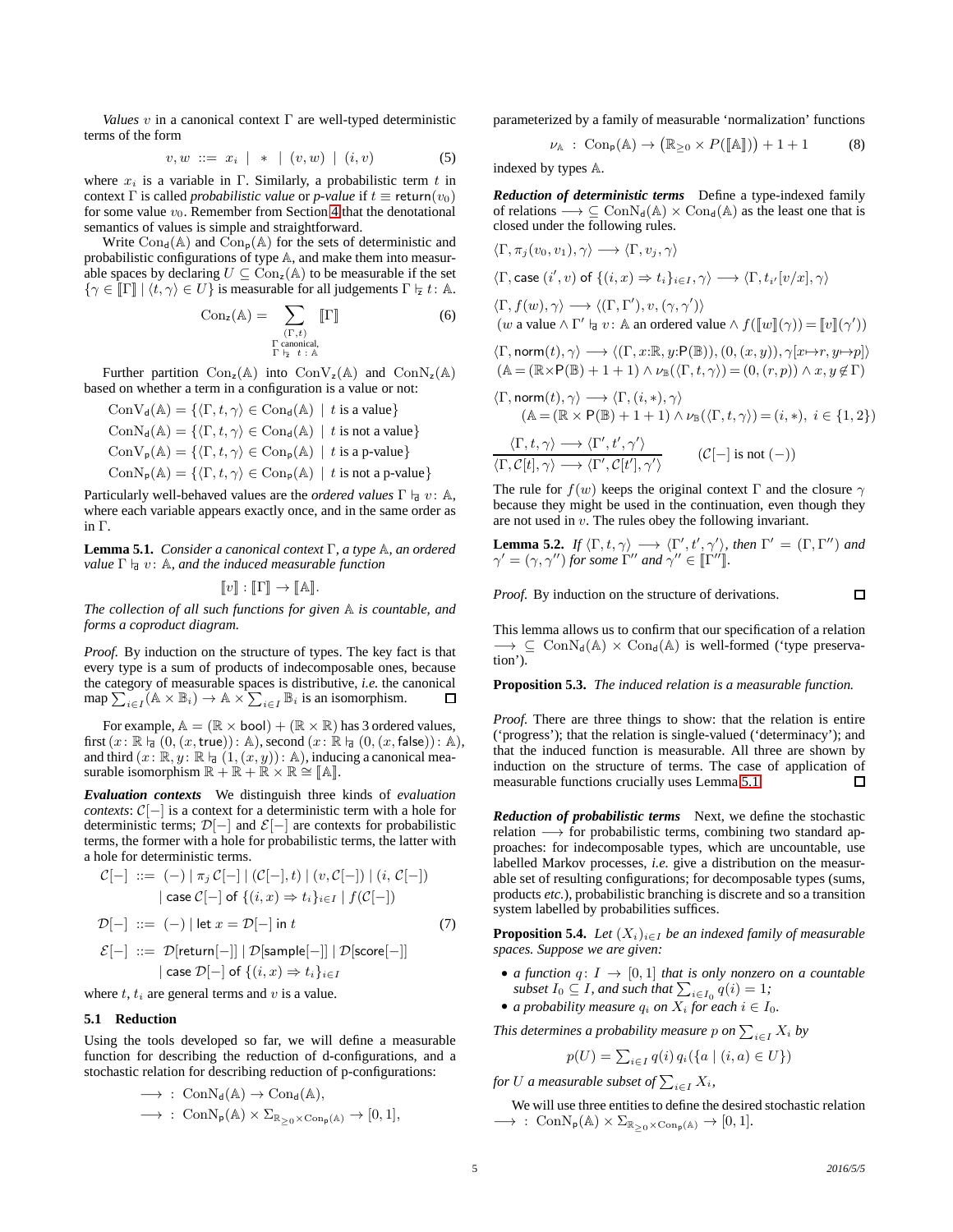- 1. A countably supported probability distribution on the set  ${(\Gamma, t) | \Gamma \vdash p \ t : \mathbb{A} \}$  for each  $C \in \text{ConN}_p(\mathbb{A})$ . We write  $Pr(C \longrightarrow (\Gamma, t))$  for the probability of  $(\Gamma, t)$ .
- 2. A probability measure on the space  $\llbracket \Gamma \rrbracket$  for each  $C \in \text{ConN}_p(\mathbb{A})$ and  $(\Gamma, t)$  with  $Pr(C \longrightarrow (\Gamma, t)) \neq 0$ . Write  $Pr(C \longrightarrow_{\Gamma, t} U)$ for the probability of a measurable subset  $U \subseteq \mathbb{F}$ .
- 3. A measurable function Sc:  $ConN_p(\mathbb{A}) \to \mathbb{R}_{\geq 0}$ , representing the score of the one-step transition relation. (For one-step transitions, the score is actually deterministic.)

These three entities are defined by induction on the structure of the syntax of A-typed p-configurations in Figure [1.](#page-5-1) We combine them to define a stochastic relation as follows.

**Proposition 5.5.** *The map*  $ConN_p(\mathbb{A}) \times \Sigma_{\mathbb{R}_{>0} \times Con_p(\mathbb{A})} \to [0, 1]$ *that sends*  $(C, U)$  *to*  $Pr(C \longrightarrow U)$ *, defined as* 

$$
\sum_{(\Gamma,t)} \Pr(C \longrightarrow (\Gamma,t)) \Pr(C \longrightarrow_{\Gamma,t} \{\gamma \mid (\operatorname{Sc}(C), \langle \Gamma, t, \gamma \rangle) \in U\}),
$$

*is a stochastic relation.*

*Proof.* For each p-configuration  $C = \langle , t, \cdot \rangle$ , use induction on t to see that the probability distribution  $Pr(C \longrightarrow (-))$  on pairs

$$
Pr(\langle \Gamma, \mathcal{E}[t], \gamma \rangle \longrightarrow (\Gamma', \mathcal{E}[t']) \stackrel{\text{def}}{=} [\langle \Gamma, t, \gamma \rangle \longrightarrow \langle \Gamma', t', \gamma' \rangle]
$$
\n
$$
Pr(\langle \Gamma, \mathcal{D}[t], \gamma \rangle \longrightarrow (\Gamma', \mathcal{D}[t']) \stackrel{\text{def}}{=} Pr(\langle \Gamma, t, \gamma \rangle \longrightarrow (\Gamma', t'))
$$
\n
$$
Pr(\langle \Gamma, \text{let } x = \text{return}(v) \text{ in } t, \gamma \rangle \longrightarrow (\Gamma, t[v/x])) \stackrel{\text{def}}{=} 1
$$
\n
$$
Pr(\langle \Gamma, \text{case } (j, v) \text{ of } \{(i, x) \Rightarrow t_i\}_{i \in I}, \gamma \rangle \longrightarrow (\Gamma, t_j[v/x])) \stackrel{\text{def}}{=} 1
$$
\n
$$
Pr(\langle \Gamma, \text{score}(v), \gamma \rangle \longrightarrow (\Gamma, \text{return}(*))) \stackrel{\text{def}}{=} 1
$$
\n
$$
Pr(\langle \Gamma, \text{sample}(v), \gamma \rangle \longrightarrow ((\Gamma, \Gamma'), \text{return}(v')))
$$
\n
$$
\stackrel{\text{def}}{=} \begin{cases} [v](\gamma)(\{[v'](\gamma') \mid \gamma' \in [\Gamma']\}) & \text{if } \Gamma' \vdash v' : \text{A ordered} \\ 0 & \text{otherwise} \end{cases}
$$
\n
$$
Pr(\langle \Gamma, \mathcal{E}[t], \gamma \rangle \longrightarrow_{(\Gamma', \mathcal{E}[t'])} U)
$$
\n
$$
\stackrel{\text{def}}{=} [\langle \Gamma, t, \gamma \rangle \longrightarrow \langle \Gamma', t', \gamma' \rangle \land \gamma' \in U]
$$
\n
$$
Pr(\langle \Gamma, \text{let } x = \text{return}(v) \text{ in } t, \gamma \rangle \longrightarrow_{(\Gamma, t[\nu/x])} U) \stackrel{\text{def}}{=} [\gamma \in U]
$$
\n
$$
Pr(\langle \Gamma, \text{case } (j, v) \text{ of } \{(i, x) \Rightarrow t_i\}_{i \in I}, \gamma \rangle \longrightarrow_{\Gamma, t_j[v/x]} U) \stackrel{\text{def}}{=} [\gamma \in U]
$$
\n
$$
Pr(\langle \Gamma, \text{case } (j, v) \text{ of } \{(i, x) \Rightarrow t_i\}_{i \in I}, \gamma \rangle \longrightarrow_{\Gamma, t_j[v/x]}
$$

<span id="page-5-1"></span>Figure 1. Entities used to define reduction of probabilistic terms

 $(\Gamma', t')$  and the distribution  $Pr(C \longrightarrow_{(-)} (-))$  indexed by such pairs satisfy the conditions in Proposition [5.4.](#page-4-1) It follows that the partial evaluation  $Pr(C \longrightarrow (-))$  of the function in the statement is a probability measure, so it suffices to establish measurability of the other partial evaluation  $Pr((-) \longrightarrow U)$ . Recall that  $ConN_p(\mathbb{A})$ is defined in terms of the sum of measurable spaces, and that all p-configurations in each summand have the same term. Finally, use induction on the term shared by all p-configurations in the summand to see that the restriction of  $Pr((-) \longrightarrow U)$  to each summand is measurable. □

### <span id="page-5-3"></span>**5.2 Termination**

To see that the reduction process terminates, we first define the transitive closure. This is subtle, as sampling can introduce countably infinite branching; although each branch will terminate, the expected number of steps to termination can be infinite.

We use the deterministic transition relation to define an evaluation relation  $\Downarrow \subseteq \text{Con}_{d}(\mathbb{A}) \times \text{Con}_{d}(\mathbb{A})$ , by setting  $C \Downarrow D$  if  $\exists n. C \Downarrow^n D$ , where

$$
\frac{D \Downarrow^n E \quad (C \in \text{ConV}_d(\mathbb{A})) \qquad \frac{D \Downarrow^n E \quad C \longrightarrow D}{C \Downarrow^{n+1} E}
$$

To define evaluation for probabilistic configurations, we need *substochastic relations*: functions  $f: X \times \Sigma_Y \rightarrow [0, 1]$  that are measurable in X, satisfy  $f(x, Y) \leq 1$  for every  $x \in X$ , and are countably additive in Y, *i.e.*  $f(x, \bigcup_{i \in \mathbb{N}} U_i) = \sum_{i \in \mathbb{N}} f(U_i)$ for a sequence  $U_1, U_2, \ldots$  of disjoint measurable sets. Thus a stochastic relation (as in Definition [2.3\)](#page-1-1) is a sub-stochastic relation with  $f(x, Y) = 1$ . Define a sub-stochastic relation

$$
\Pr(-\Downarrow -): \mathrm{Con}_{\mathsf{p}}(\mathbb{A}) \times \Sigma_{\mathbb{R}_{\geq 0} \times \mathrm{ConV}_{\mathsf{p}}(\mathbb{A})} \rightarrow [0,1]
$$

by  $Pr(C \Downarrow U) \stackrel{\text{def}}{=} \sum_n Pr(C \Downarrow_i^n U)$ , where  $Pr(C \Downarrow_0^0 U)$  is given by  $[(1, C) \in U]$ , and  $Pr(C \Downarrow^{n+1} U)$  is

$$
\int_{\mathbb{R}_{\geq 0} \times \text{Con}_{p}(\mathbb{A})} \text{Pr}(D \Downarrow^{n} \{ (s, E) \mid (r \cdot s, E) \in U \}) \text{Pr}(C \longrightarrow d(r, D)).
$$

<span id="page-5-2"></span>**Proposition 5.6** (Termination)**.** *Evaluation of deterministic terms is a function:* ∀C. ∃D. C ⇓ D*. Evaluation of probabilistic terms is a stochastic relation:*  $\forall C. \Pr(C \Downarrow (\mathbb{R}_{\geq 0} \times \text{ConV}_{p}(\mathbb{A}))) = 1.$ 

*Proof.* By induction on the structure of terms.

 $\Box$ 

Termination comes from the omission of recursion in our language. We do so for now, because our semantic model does not yet handle higher-order recursion, and probabilistic while-languages are already well-understood (*e.g.* [\[18\]](#page-9-12)). (See also the discussion about domain theory in §[8.](#page-7-0))

# <span id="page-5-0"></span>**5.3 Soundness**

For soundness, extend the denotational semantics to configurations:

- define  $s_d$ : Con<sub>d</sub>(A)  $\to$  [A] by  $\langle \Gamma, t, \gamma \rangle \mapsto [t](\gamma);$
- define  $s_p$  : Con<sub>p</sub>(A)  $\times$   $\Sigma_{\mathbb{R}_{\geq 0}\times[\![\mathbb{A}]\!]}\rightarrow [0,1]$  similarly by  $({\langle} \Gamma, t, \gamma \rangle, U) \mapsto [t]({\gamma})(U)$ . We may also use this stochastic relation as a measurable function  $s_p$ :  $Con_p(\mathbb{A}) \to P(\mathbb{R}_{\geq 0} \times \llbracket \mathbb{A} \rrbracket);$
- define  $s_{V_p} : \text{ConV}_p(\mathbb{A}) \to \llbracket \mathbb{A} \rrbracket$  by  $\langle \Gamma, \text{return}(v), \gamma \rangle \mapsto \llbracket v \rrbracket(\gamma)$ . Note that in this first-order language,  $s_{V_p}$  is a surjection which equates two value configurations iff they are related by weakening, contraction or exchange of variables.

**Assumption 5.7.** Throughout this section we assume that the normalization function  $\nu$  on configurations [\(8\)](#page-4-2) is perfect, *i.e.* it corresponds to  $\iota$ , the semantic normalization function [\(3\)](#page-3-2):

$$
\nu_{\mathbb{A}}(\langle \Gamma, t, \gamma \rangle) = \iota_{\llbracket \mathbb{A} \rrbracket}(s_{\mathsf{p}}(\langle \Gamma, t, \gamma \rangle)).
$$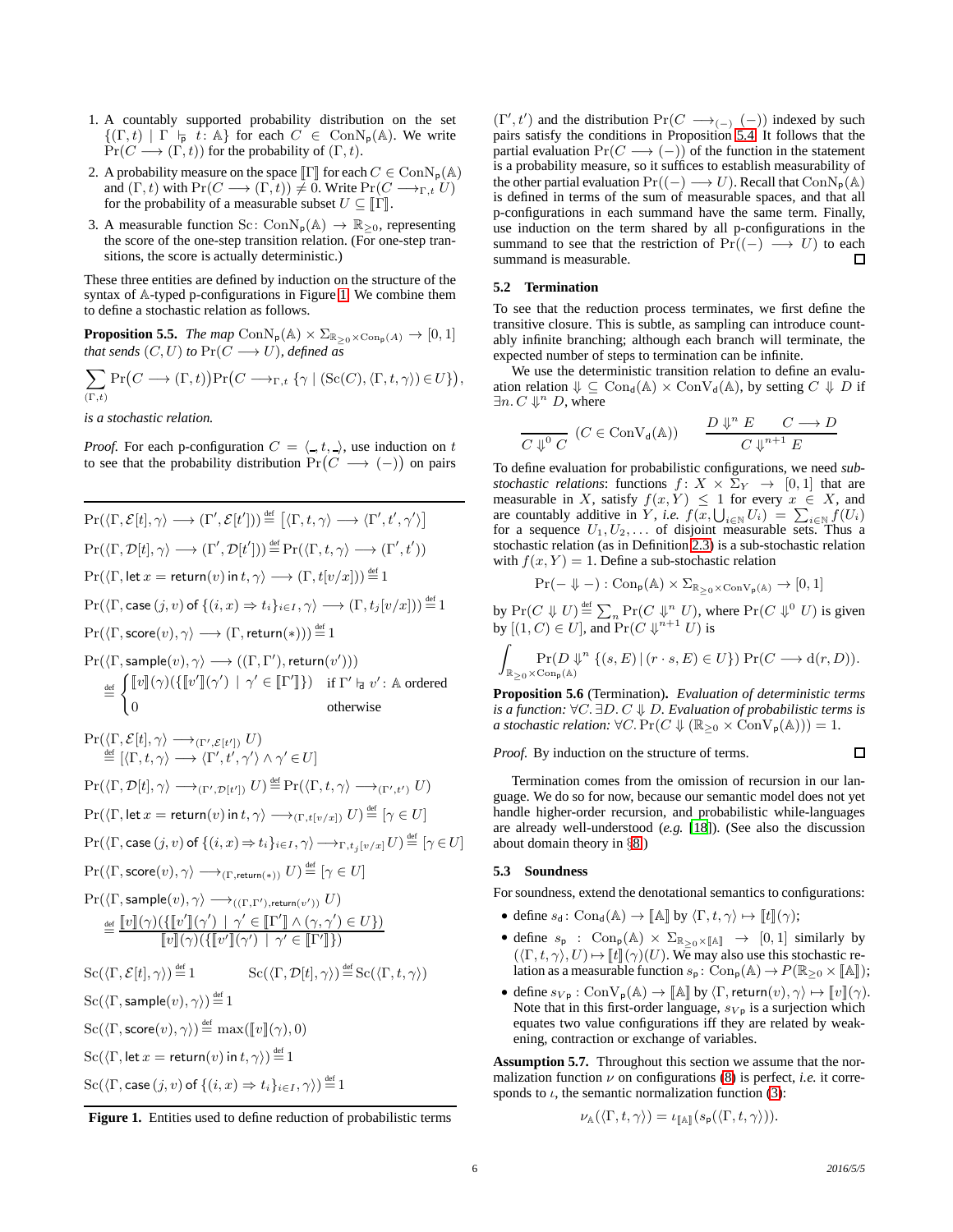<span id="page-6-2"></span>**Lemma 5.8** (Context extension). Let  $z \in \{d, p\}$ . Suppose that  $\langle \Gamma, t, \gamma \rangle$  and  $\langle (\Gamma, \Gamma'), t, (\gamma, \gamma') \rangle$  are configurations in Con<sub>z</sub>(A). *Then*  $s_z(\langle \Gamma, t, \gamma \rangle) = s_z \langle (\Gamma, \Gamma'), t, (\gamma, \gamma') \rangle$ *.* 

<span id="page-6-3"></span>**Proposition 5.9** (Soundness)**.** *The following diagrams commute (in the category of measurable functions, and stochastic relations, respectively).*

$$
\begin{array}{ccc}\n\text{ConN}_d(\mathbb{A}) & \xrightarrow{s_d} & \text{ConN}_p(\mathbb{A}) \xrightarrow{s_p} & \mathbb{R}_{\geq 0} \times [\![\mathbb{A}]\!] \\
\text{one-step} & & \text{one-step} \\
\text{reduction} & & \text{reduction} \\
\text{Con}_d(\mathbb{A}) & & \mathbb{R}_{\geq 0} \times \text{Con}_p(\mathbb{A}) \xrightarrow{id \times s_p} & \uparrow \text{multiplication} \\
\text{Con}_d(\mathbb{A}) & & \mathbb{R}_{\geq 0} \times \text{Con}_p(\mathbb{A}) \xrightarrow{id \times s_p} & \mathbb{R}_{\geq 0} \times [\![\mathbb{A}]\!]\n\end{array}
$$

*Proof.* By induction on the structure of syntax. The inductive steps with evaluation contexts use the extension Lemma [5.8,](#page-6-2) which applies by the invariant Lemma [5.2.](#page-4-3)  $\Box$ 

*Adequacy* The denotational semantics is adequate, in the sense:

$$
[\![t]\!](*) = P(\mathbb{R}_{\geq 0} \times s_{V\mathsf{p}}) \big(\Pr(\langle \emptyset, t, * \rangle \Downarrow (-))\big) \quad \text{for all } \mathsf{h}_{\mathsf{p}} \ t \colon \mathbb{A}.
$$

That is, the denotation  $\llbracket t \rrbracket(*)$  is nothing but pushing forward the probability measure  $Pr(\langle \emptyset, t, * \rangle \Downarrow (-))$  from the operational semantics along the function  $s_{V_p}$ . This adequacy condition holds because Proposition [5.9](#page-6-3) ensures that

$$
\left(\sum_{k\leq n} \Pr(\langle \emptyset, t, * \rangle \Downarrow^k \{ (r, C) \mid (r, s_{Vp}(C)) \in U \} )\right) \leq [t]({*})({U})
$$

for all  $n$  and  $U$ , and Proposition [5.6](#page-5-2) then guarantees that the lefthand side of this inequality converges to the right-hand side as  $n$ tends to infinity.

# <span id="page-6-0"></span>**6. A higher-order language**

This short section extends the first-order language with functions and thunks [\[19\]](#page-9-23), allowing variables to stand for program fragments. In other words, 'programs are first-class citizens'.

*Types* Extend the grammar for types with two new constructors.

$$
\mathbb{A}, \mathbb{B} \ ::= \ \mathbb{R} \mid \mathsf{P}(\mathbb{A}) \mid 1 \mid \mathbb{A} \times \mathbb{B} \mid \sum_{i \in I} \mathbb{A}_i \mid \mathbb{A} \Rightarrow \mathbb{B} \mid \mathsf{T}(\mathbb{A})
$$

Informally,  $\mathbb{A} \Rightarrow \mathbb{B}$  contains deterministic functions, and  $T(\mathbb{A})$ contains thunked (*i.e.* suspended) probabilistic programs. Then  $A \Rightarrow \mathsf{T}(\mathbb{B})$  contains probabilistic functions. A type is *measurable* if it does not involve  $\Rightarrow$  or T, *i.e.* if it is in the grammar of Section [3.](#page-1-0)

*Terms* Extend the term language with the following rules. First, the usual abstraction and application of deterministic functions:

$$
\frac{\Gamma, x: \mathbb{A} \mid_{\mathbf{d}} t: \mathbb{B}}{\Gamma \mid_{\mathbf{d}} \lambda x. t: \mathbb{A} \Rightarrow \mathbb{B}} \qquad \qquad \frac{\Gamma \mid_{\mathbf{d}} t: \mathbb{A} \Rightarrow \mathbb{B} \quad \Gamma \mid_{\mathbf{d}} u: \mathbb{A}}{\Gamma \mid_{\mathbf{d}} t u: \mathbb{B}}
$$

Second, we have syntax for thunking and forcing (*e.g.* [\[19,](#page-9-23) [23,](#page-9-11) [26\]](#page-9-9)).

$$
\frac{\Gamma \vdash_{\mathsf{p}} t : \mathbb{A}}{\Gamma \vdash_{\mathsf{d}} \mathsf{thunk}(t) : \mathsf{T}(\mathbb{A})} \qquad \qquad \frac{\Gamma \vdash_{\mathsf{d}} t : \mathsf{T}(\mathbb{A})}{\Gamma \vdash_{\mathsf{p}} \mathsf{force}(t) : \mathbb{A}}
$$

All the rules from Section [3](#page-1-0) are also still in force. For rule [\(2\)](#page-1-2) to still make sense, we only include constant terms for measurable functions  $f: \llbracket \mathbb{A} \rrbracket \to \llbracket \mathbb{B} \rrbracket$  between measurable types  $\mathbb{A}$  and  $\mathbb{B}$ .

*Examples* One motivation for higher types is to support code structuring. The separate function types and thunk types allow us to be flexible about calling conventions. For example, sampling can be reified as the ground term

$$
\vdash_{\mathsf{d}} \lambda x. \mathsf{thunk}(\mathsf{sample}(x)) \colon \mathsf{P}(\mathbb{A}) \Rightarrow \mathsf{T}(\mathbb{A}),
$$

which takes a probability measure and returns a suspended program that will sample from it. On the other hand, to reify the normalization construction, we use a different calling convention.

$$
\vdash_{\exists} \lambda x.\ \mathsf{norm}(\mathsf{force}(x))\colon \mathsf{T}(\mathbb{A}) \Rightarrow \mathbb{R} \times \mathsf{P}(\mathbb{A}) + 1 + 1
$$

This function takes a suspended probabilistic program and returns the result of normalizing it.

*Example: higher-order expectation* Higher types also allow us to consider probability distributions over programs. For an example, consider this term.

$$
E_h \stackrel{\text{def}}{=} \lambda(d, f) \colon \mathsf{T}(\mathbb{A}) \times (\mathbb{A} \Rightarrow \mathbb{R}).
$$
  
case (norm(let  $a = \text{force}(d) \text{ in score}(f(a))))$  of  $(0, (e, y)) \Rightarrow e$   

$$
|(1, *) \Rightarrow 0.0 | (2, *) \Rightarrow 0.0
$$

It has type  $(T(A) \times (A \Rightarrow \mathbb{R})) \Rightarrow \mathbb{R}$ . Intuitively, given a thunked probabilistic term  $t$  and a function  $f$  that is nonnegative,  $E_h$  treats  $t$  as a probability distribution on  $A$ , and computes the expectation of f on this distribution. Notice that  $A$  can be a higher type, so  $E<sub>h</sub>$  generalises the usual notion of expectation, which has not been defined for higher types because the category of measurable spaces is not Cartesian closed.

# <span id="page-6-1"></span>**7. Higher-order operational semantics**

In this section we consider operational semantics for the higherorder extension of the language. In an operational intuition, force  $(t)$ forces a suspended computation  $t$  to run. For example,

$$
\vdash_{\exists} \mathsf{thunk}(\mathsf{sample}(gauss(0.0, 1.0))) : \mathsf{T}(\mathbb{R})
$$

is a suspended computation that, when forced, will sample the normal distribution.

<span id="page-6-4"></span>**Assumption 7.1.** From the operational perspective it is unclear how to deal with sampling from a distribution over functions. For this reason, in this section, we only allow the type  $P(A)$  when A is a measurable type. We still allow probabilistic terms to have higherorder types, and we still allow  $T(A)$  where A is higher-order.

#### **7.1 Reduction**

We now extend the operational semantics from Section [5](#page-3-0) with higher types. Values  $(5)$  are extended as follows.

$$
v ::= \ldots | \lambda x.t | \mathsf{thunk}(t)
$$

Evaluation contexts [\(7\)](#page-4-5) are extended as follows.

$$
\mathcal{C}[-] ::= \ldots | \mathcal{C}[-] t | v \mathcal{C}[-] \quad \mathcal{E}[-] ::= \ldots | \mathcal{D}[\text{force}[-]]
$$

There are two additional redexes:  $(\lambda x.t) v$  and force(thunk(t)). The deterministic transition relation is extended with this  $\beta$ -rule:

$$
\langle \Gamma, (\lambda x.t) v, \gamma \rangle \longrightarrow \langle \Gamma, t[v/x], \gamma \rangle.
$$

Extend the probabilistic transition relation with the following rules.

$$
\Pr(\langle \Gamma, \text{force}(\text{thunk}(t)), \gamma \rangle \longrightarrow (\Gamma, t)) = 1
$$
\n
$$
\Pr(\langle \Gamma, \text{force}(\text{thunk}(t)), \gamma \rangle \longrightarrow_{(\Gamma, t)} U) = [\gamma \in U]
$$
\n
$$
\text{Sc}(\langle \Gamma, \text{force}(\text{thunk}(t)), \gamma \rangle) = 1
$$

### **7.2 Termination**

The evaluation relations for deterministic and probabilistic configurations of the higher-order language are defined as in Subsection [5.2.](#page-5-3) The resulting rewriting system still terminates, even though configurations may now include higher-order terms.

<span id="page-6-5"></span>**Proposition 7.2** (Termination)**.** *Evaluation of deterministic terms is a function:* ∀C. ∃D. C ⇓ D*. Evaluation of probabilistic terms is a stochastic relation:*  $\forall C. \Pr(C \Downarrow (\mathbb{R}_{\geq 0} \times \text{ConV}_{p}(\mathbb{A}))) = 1.$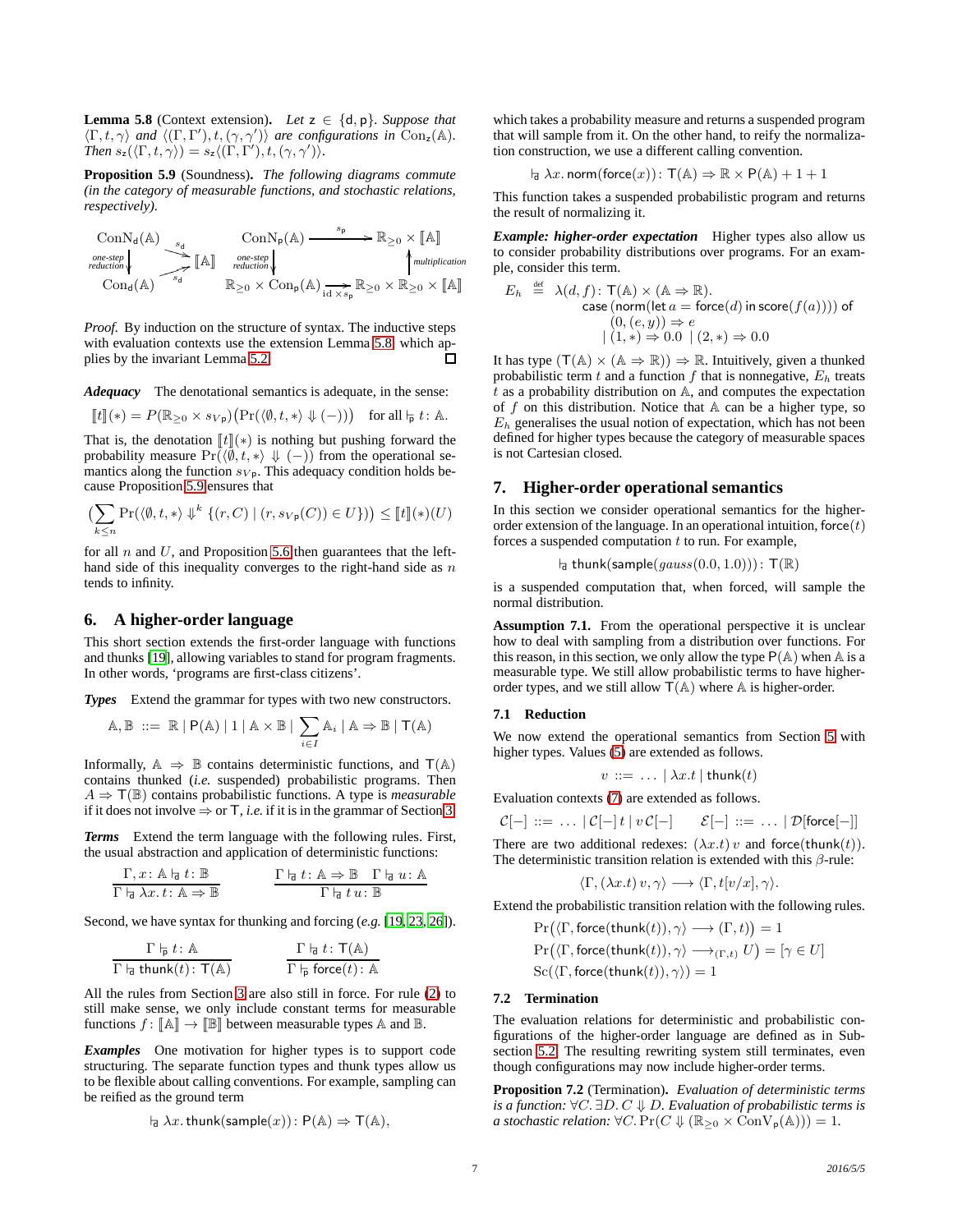*Proof.* We sketch an invariant of higher-order terms that implies the termination property, formulated as unary logical relations via sets

$$
\begin{aligned} \mathcal{R}(\Gamma \models \mathbb{A}) &\subseteq \{t \mid \Gamma \models t : \mathbb{A}\}, \\ \mathcal{R}_{\mathbf{v}}(\Gamma \models \mathbb{A}) &\subseteq \{t \mid \Gamma \models t : \mathbb{A} \land t \text{ a z-value}\}, \end{aligned}
$$

for each canonical context Γ, type A, and  $z \in \{d, p\}$ , defined by:

$$
R(\Gamma \nmid_{\mathbf{a}} \mathbb{A}) = \{ t \mid \forall \gamma. \langle \Gamma, t, \gamma \rangle \Downarrow \langle \Gamma', t', \gamma' \rangle \land t' \in R_{\nu}(\Gamma' \nmid_{\mathbf{a}} \mathbb{A}) \}
$$

$$
R(\Gamma \nmid_{\mathbf{p}} \mathbb{A}) = \{ t \mid \forall \gamma. \Pr(\langle \Gamma, t, \gamma \rangle \Downarrow
$$

$$
(\mathbb{R}_{\geq 0} \times \sum_{\Gamma'} R_{\nu}(\Gamma' \nmid_{\mathbf{p}} \mathbb{A}) \times [\![\Gamma']\!]) ) = 1 \}
$$

$$
R_v(\Gamma \nvdash_{\overline{p}} A) = \{ \text{return}(v) \mid v \in R_v(\Gamma \nvdash_{\overline{q}} A) \}
$$
  
\n
$$
R_v(\Gamma \nvdash_{\overline{q}} A) = \{ x \mid (x : A) \in \Gamma \} \qquad \text{for } A \text{ indecomposable}
$$
  
\n
$$
R_v(\Gamma \nvdash_{\overline{q}} 1) = \{ * \}
$$
  
\n
$$
R_v(\Gamma \nvdash_{\overline{q}} A_1 \times A_2) = \{ (v_1, v_2) \mid \forall j, v_j \in R_v(\Gamma \nvdash_{\overline{q}} A_j) \}
$$

$$
R_v(\Gamma \nvert_{\overline{d}} \sum \mathbb{A}_i) = \{(i, v) \mid v \in R_v(\Gamma \nvert_{\overline{d}} \mathbb{A}_i)\}
$$
  
\n
$$
R_v(\Gamma \nvert_{\overline{d}} T(\mathbb{A})) = \{\text{thunk}(t) \mid t \in R(\Gamma \nvert_{\overline{p}} \mathbb{A})\}
$$
  
\n
$$
R_v(\Gamma \nvert_{\overline{d}} \mathbb{A} \Rightarrow \mathbb{B}) = \{\lambda x.t \mid \forall \Gamma' \supseteq \Gamma, u \in R_v(\Gamma' \nvert_{\overline{d}} \mathbb{A}).
$$
  
\n
$$
t[u/x] \in R(\Gamma' \nvert_{\overline{d}} \mathbb{B})\}
$$

Induction on the structure of a term  $\Gamma, x_1 : \mathbb{A}_1, \ldots, x_n : \mathbb{A}_n \vDash t : \mathbb{B}$ for  $z \in \{d, p\}$  now proves that  $v_i \in R_v(\Gamma \mid \exists A_i)$  for  $i = 1, \dots, n$ implies  $t[\vec{v}/\vec{x}] \in \text{R}(\Gamma \vdash Z \mathbb{B}).$  $\Box$ 

#### <span id="page-7-0"></span>**8. Higher-order denotational semantics**

This section gives denotational semantics for the higher-order language, without using Assumption [7.1.](#page-6-4) We are to interpret the new constructs  $T(A)$ , thunk, and force. We will interpret probabilistic judgements as Kleisli morphisms  $\llbracket \Gamma \rrbracket \to T(\llbracket A \rrbracket)$  for a certain monad T, and set  $[[T(A)]] \stackrel{\text{def}}{=} \hat{T}([A]),$  so thunk and force embody the correspondence of maps  $\llbracket \Gamma \rrbracket \to T(\llbracket A \rrbracket)$  and  $\llbracket \Gamma \rrbracket \to \llbracket \mathsf{T}(A) \rrbracket$ .

On which category can the monad T live? Interpreting  $\lambda$ abstraction and application needs a natural 'currying' bijection between morphisms  $\llbracket \Gamma \rrbracket \times \mathbb{R} \to \mathbb{R}$  and morphisms  $\llbracket \Gamma \rrbracket \to \llbracket \mathbb{R} \to \mathbb{R} \rrbracket$ . But measurable functions cannot do this: it is known that no measurable space  $\mathbb{R} \Rightarrow \mathbb{R}$  can support such a bijection [\[3](#page-9-6)].

We resolve the problem of function spaces by embedding the category of measurable spaces in a larger one, where currying is possible, and that still has the structure to interpret the first order language as before. As the larger category we will take a category of functors  $Meas^{\text{op}} \rightarrow$  Set from a category Meas of measurable spaces and measurable functions to the category Set of sets and functions. This idea arises from two traditions. First, we can think of a variable of type  $\mathbb R$  as a read-only memory cell, as in the operational semantics, and functor categories have long been used to model local memory (*e.g.* [\[24\]](#page-9-24)). Second, the standard construction for building a Cartesian closed category out of a distributive one is based on functor categories (*e.g.* [\[30](#page-9-25)]).

*Other models of higher-order programs* Semantics of higherorder languages with *discrete* probability are understood well. For terminating programs, there are set-theoretic models based on a distributions monad, and for full recursion one can use probabilistic powerdomains [\[15\]](#page-9-26) or coherence spaces [\[10\]](#page-9-27). It is also plausible one could model continuous distributions in domain theory, since it supports computable real analysis (*e.g.* [\[9](#page-9-28)]); this could be interesting because computability is subtle for probabilistic programming (*e.g.* [\[1](#page-9-29)]). Nonetheless, we contend it is often helpful to abstract away computability issues when studying probabilistic programming languages, to have access to standard theorems of probability theory to justify program transformations.

#### **8.1 Semantic model**

Fix a category Meas of measurable spaces and measurable functions that is essentially small but large enough for the purposes of Section [4.](#page-2-0) For example, Meas could be the category of *standard Borel spaces* [\[4,](#page-9-30) [35\]](#page-9-31): one can show that  $\mathbb{A}$  is standard Borel by induction on A, and the class of all standard Borel spaces is countable up to measurable isomorphism.

In Section [4](#page-2-0) we interpreted first-order types A as measurable spaces  $\llbracket A \rrbracket$ . We will interpret higher-order types  $A$  as functors  $\langle A \rangle$ : Meas<sup>op</sup>  $\rightarrow$  Set. Informally, when A is a first-order type and  $\Gamma$  is a first-order context, we will have  $(\mathbb{A})(\llbracket \Gamma \rrbracket) \cong$  $\text{Meas}(\llbracket \Gamma \rrbracket, \llbracket \mathbb{A} \rrbracket) \approx \{t \mid \Gamma \vdash_d t : \mathbb{A}\}.$  For a second order type  $(A \Rightarrow B)$ , we will have

$$
(\mathbb{A} \Rightarrow \mathbb{B})(\llbracket \Gamma \rrbracket) \cong \mathbf{Meas}(\llbracket \Gamma \rrbracket \times \llbracket \mathbb{A} \rrbracket, \llbracket \mathbb{B} \rrbracket) \approx \{ t \mid \Gamma, x : \mathbb{A} \models t : \mathbb{B} \}
$$

so that  $\beta/\eta$  equality is built in. To put it another way,  $(\mathbb{A})(\mathbb{R}^n)$  mod-<br>als tarms of time  $\Lambda$  begins a read split real valued managritually els terms of type  $A$  having  $n$  read-only real-valued memory cells.

**Lemma 8.1.** *For a small category* C *with countable sums, consider the category*  $\overline{C}$  *of countable-product-preserving functors*  $\mathbf{C}^{\mathrm{op}} \to \mathbf{Set}$ , and natural transformations between them.

- C *has all colimits;*
- C *is Cartesian closed if* C *has products that distribute over sums;*
- *There is a full and faithful embedding*  $y : C \rightarrow \overline{C}$ *, given by*  $\mathbf{y}(c) \stackrel{\textit{def}}{=} \mathbf{C}(-,c)$ , which preserves limits and countable sums.

*Proof.* See *e.g.* [\[30](#page-9-25), §7], or [\[16](#page-9-32), Theorems 5.56 and 6.25]. The embedding y is called the *Yoneda embedding*.  $\Box$ 

For a simple example, consider the category CSet of countable sets and functions. It has countable sums and finite products, but is not Cartesian closed. Because every countable set is a countable sum of singletons, the category CSet is equivalent to Set.

Our semantics for the higher-order language will take place in the category  $\overline{\text{Meas}}$ . Note that products in  $\overline{\text{Meas}}$  are pointwise, *e.g.*  $(F \times G)(X) = F(X) \times G(X)$  for all  $F, G \in \overline{\text{Meas}}$  and all  $X \in \mathbf{Meas}$ , but sums are not pointwise, *e.g.*  $(1 + 1) \in \overline{\mathbf{Meas}}$ is the functor that assigns a measurable space  $X$  to the set of its measurable subsets. This is essential for y to preserve sums.

*Distribution types* We have to interpret distribution types  $P(A)$ in our functor category  $\overline{\text{Meas}}$ . How can we interpret a probability distribution on the type  $\mathbb{R} \Rightarrow \mathbb{R}$ ? We can answer this pragmatically, without putting  $\sigma$ -algebra structure on the set of all functions. If  $\mathbb{R} \Rightarrow \mathbb{R}$  were a measurable space, a random variable valued in  $\mathbb{R} \Rightarrow \mathbb{R}$  would be given by a measurable space  $(X, \Sigma_X)$ , a probability distribution on it, and a measurable function  $X \rightarrow$  $\mathbb{IR} \Rightarrow \mathbb{R}$ . Despite there being no such measurable space  $\mathbb{IR} \Rightarrow \mathbb{R}$ , we can speak of uncurried measurable functions  $X \times \mathbb{R} \to \mathbb{R}$ . Thus we might define a probability distribution on  $\mathbb{R} \Rightarrow \mathbb{R}$  to be a triple

$$
((X, \Sigma_X), f: X \times \mathbb{R} \to \mathbb{R}, p: \Sigma_X \to [0, 1])
$$

of a measurable space  $(X, \Sigma_X)$  of 'codes', a measurable function f where we think of  $f(x, r)$  as 'the function coded x evaluated at r', and a probability distribution  $p$  on the codes. These triples should be considered modulo renaming the codes. This is exactly the notion of probability distribution that arises in our functor category.

<span id="page-7-1"></span>**Lemma 8.2.** *For a small category* C *with countable sums:*

• any functor  $F: \mathbf{C} \to \mathbf{C}$  extends to a functor  $\overline{F}: \overline{\mathbf{C}} \to \overline{\mathbf{C}}$ *satisfying*  $\overline{F} \circ y \cong y \circ F$ *, given by* 

$$
\overline{F}(G)(b) = \left(\sum_{a} G(a) \times \mathbf{C}(b, F(a))\right) / \sim
$$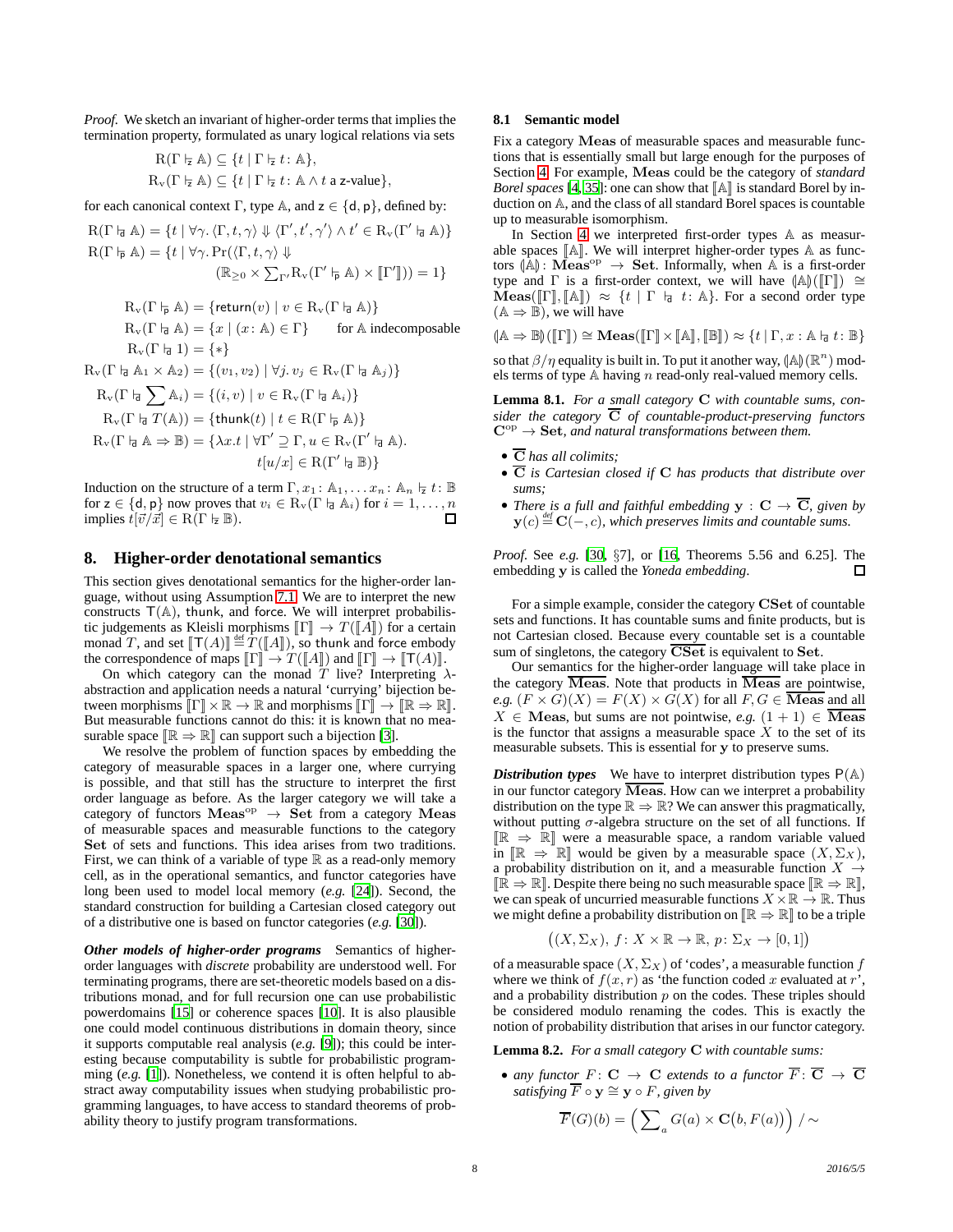*where the equivalence relation* ∼ *is the least one satisfying*  $(a', x, Fg \circ f) \sim (a, Gg(x), f);$ 

• *similarly, any functor*  $\underline{F}$ :  $\underline{C} \times \underline{C} \rightarrow \underline{C}$  *in two arguments extends to a functor*  $\overline{F}$ :  $\overline{\mathbf{C}} \times \overline{\mathbf{C}} \to \overline{\mathbf{C}}$ *, with*  $\overline{F} \circ (\mathbf{v} \times \mathbf{v}) \cong \mathbf{v} \circ F$ *:* 

$$
\overline{F}(G,H)(c) = \left(\sum_{a,b} G(a) \times H(b) \times \mathbf{C}(c, F(a,b))\right) / \sim
$$

- *any natural transformation*  $\alpha: F \rightarrow G$  *between functors*  $F, G: \mathbf{C} \to \mathbf{C}$  *lifts to a natural transformation*  $\overline{\alpha}: \overline{F} \to \overline{G}$ *, and similarly for functors*  $C \times C \rightarrow C$ *;*
- *and this is functorial, i.e.*  $\overline{G \circ F} \cong \overline{G} \circ \overline{F}$  *and*  $\overline{\beta \circ \alpha} = \overline{\beta} \circ \overline{\alpha}$ *.*

*Proof.*  $\overline{F}(G)$  is the left *Kan extension* of G along F, see *e.g.* [\[16\]](#page-9-32). Direct calculation shows  $\overline{F}(G)$  preserves products if G does.

Thus the commutative monads P and  $T = P(\mathbb{R}_{\geq 0} \times (-))$  on Meas lift to commutative monads  $\overline{P}$  and  $\overline{T} \cong \overline{P}(\overline{y} \mathbb{R}_{\geq 0} \times (-))$ on  $\overline{\text{Meas}}$ . The latter monad captures the informal importancesampling semantics advocated by the designers of Anglican [\[37](#page-9-3)].

#### **8.2 Conservativity**

We interpret the types of the higher order language as objects in Meas using its categorical structure.

$$
\begin{array}{ll}\n\left(\sum_{i \in I} A_i\right) \stackrel{\text{def}}{=} \sum_{i \in I} (\mathbb{A}_i) & \left(\mathbb{R}\right) \stackrel{\text{def}}{=} \mathbf{y} \mathbb{R} & \left(\mathsf{P}(\mathbb{A})\right) \stackrel{\text{def}}{=} \overline{P}((\mathbb{A})) \\
\left(\mathbb{A} \times \mathbb{B}\right) \stackrel{\text{def}}{=} \left(\mathbb{A}\right) \times \left(\mathbb{B}\right) & \left(1\right) \stackrel{\text{def}}{=} 1 & \left(\mathsf{T}(\mathbb{A})\right) \stackrel{\text{def}}{=} \overline{T}((\mathbb{A})) \\
\left(\mathbb{A} \Rightarrow \mathbb{B}\right) \stackrel{\text{def}}{=} \left(\mathbb{A}\right) \Rightarrow \left(\mathbb{B}\right)\n\end{array}
$$

We extend this interpretation to contexts.

$$
(\!(x_1\!:\mathbb{A}_1,\ldots,x_n\!:\mathbb{A}_n)\!)\stackrel{\text{def}}{=}\prod_{i=1}^n(\mathbb{A}_i)
$$

Deterministic terms  $\Gamma \vdash d : A$  are interpreted as natural transformations  $(\Gamma) \to (\mathbb{A})$  in Meas, and probabilistic terms  $\Gamma \vdash p t : \mathbb{A}$  as natural transformations  $\langle \Gamma \rangle \to \overline{T} \langle \mathbb{A} \rangle$ , by induction on the struc-ture of terms as in Section [4.](#page-2-0) Application and  $\lambda$ -abstraction are interpreted as usual in Cartesian closed categories [\[28\]](#page-9-13). Thunk and force are trivial from the perspective of the denotational semantics, because  $(TA) = T(A)$ . To interpret norm $(t)$ , use Lemma [8.2](#page-7-1) to extend the normalization functions  $T(X) \to \mathbb{R}_{\geq 0} \times P(X) + 1 + 1$ between measurable spaces [\(3\)](#page-3-2) to natural transformations  $\overline{T}(F) \rightarrow$  $\mathbf{y}(\mathbb{R}_{\geq 0}) \times \overline{P}(F) + 1 + 1.$ 

Note that all measurable types A have a natural isomorphism (A) ≅ y [A]. This interpretation conserves the first-order semantics of Section [4:](#page-2-0)

#### <span id="page-8-2"></span>**Proposition 8.3.** *For*  $z \in \{d, p\}$ *, and first-order*  $\Gamma$  *and*  $\mathbb{A}$ *:*

- *for first-order*  $\Gamma \vdash z t, u : \mathbb{A}, \quad \llbracket t \rrbracket = \llbracket u \rrbracket$  *if and only if*  $\langle t \rbracket = \langle u \rbracket$ *;*
- *every term*  $\Gamma \vdash z t: \mathbb{A}$  *has*  $\langle t \rangle = \langle u \rangle$  *for a first-order*  $\Gamma \vdash z u: \mathbb{A}$ *.*

*Proof.* We treat  $z = d$ ; the other case is similar. By induction on the structure of terms,  $[t] = \mathbf{y}[t] : (\Gamma) \to (\mathbb{A})$ . The first point follows from faithfulness of **v**: the second from fullness and (2). from faithfulness of y; the second from fullness and [\(2\)](#page-1-2).

One interesting corollary is that the interpretation of a term of first-order type is always a measurable function, even if the term involves thunking,  $\lambda$ -abstraction and application. This corollary gives a partial answer to a question by Park *et. al.* on the measurability of all  $\lambda$ -definable ground-type terms in probabilistic programs [\[26](#page-9-9)] (partial because our language does not include recursion).

#### <span id="page-8-1"></span>**8.3 Soundness**

The same recipe as in Section [5.3](#page-5-0) will show that the higher-order denotational semantics is sound and adequate with respect to the higher-order operational semantics. This needs Assumption [7.1.](#page-6-4)

A subtle point is that configuration spaces [\(6\)](#page-4-6) involve uncountable sums: the set of terms of a given type is uncountable, but y only preserves countable sums. This is not really a problem because only countably many terms are reachable from a given program.

**Definition 8.4.** For a type  $\mathbb{A}$ , the binary *reachability* relation  $\sim_{d}^{*}$ on  $\{(\Gamma, t) \mid \Gamma \vdash d : \mathbb{A} \wedge \Gamma \text{ canonical}\}\$ is the least reflexive and transitive relation with  $(\Gamma, t) \leadsto_d^* (\Gamma', u)$  if  $\langle \Gamma, t, \gamma \rangle \longrightarrow \langle \Gamma', u, \gamma' \rangle$ for  $\gamma \in [\![\Gamma]\!]$ ,  $\gamma' \in [\![\Gamma']\!]$ . Similarly,  $\leadsto_p^*$  is the least reflexive and transitive relation on  $\{(\Gamma, t) \mid \Gamma \vdash p t : A \wedge \Gamma \text{ canonical}\}\$  with  $(\Gamma, t) \rightsquigarrow^*_{\mathsf{p}} (\Gamma', u) \text{ if } \Pr(\langle \Gamma, t, \gamma \rangle \longrightarrow (\Gamma', u)) \neq 0 \text{ for } \gamma \in \llbracket \Gamma \rrbracket.$ 

**Proposition 8.5.** *Let*  $z \in \{d, p\}$ *. For any closed term*  $\vdash z$  *t*:  $\mathbb{A}$ *, the set of reachable terms*  $\{(\Gamma, u) \mid (\emptyset, t) \leadsto_{\mathsf{z}}^* (\Gamma, u)\}$  *is countable.* 

*Proof.* One-step reachability is countable by induction on terms. Since all programs terminate by Proposition [7.2,](#page-6-5) the reachable terms form a countably branching well-founded tree.  $\Box$ 

We may thus restrict to the configurations built from a countable set  $U$  of terms that is closed under subterms and reachability. Extend the denotational semantics in  $\overline{\text{Meas}}$  to configurations by defining  $s_d$ :  $\mathbf{y}(\text{Con}_d(\mathbb{A})) \to (\mathbb{A}), s_p$ :  $\mathbf{y}(\text{Con}_p(\mathbb{A})) \to \overline{T}(\mathbb{A}),$  and  $s_{Vp}$ :  $\mathbf{y}(\text{ConV}_{p}(\mathbb{A})) \to \overline{T}(\mathbb{A})$ ; use the isomorphisms

y(Conz(A)) ∼= X (Γ⊢<sup>z</sup> <sup>t</sup>:A)∈U LΓM

to define  $s_d$ ,  $s_p$ ,  $s_V$ <sub>p</sub> by copairing the interpretation morphisms  $(\Gamma \vdash_{\mathsf{d}} t : \mathbb{A}) : (\Gamma) \to (\mathbb{A})$  and  $(\Gamma \vdash_{\mathsf{p}} u : \mathbb{A}) : (\Gamma) \to T((\mathbb{A})).$ 

**Proposition 8.6** (Soundness)**.** *The following diagrams commute.*

$$
\mathbf{y}(\mathrm{ConN}_d(\mathbb{A})) \xrightarrow[s_d]{s_d} \mathbf{y}(\mathrm{ConN}_p(\mathbb{A})) \xrightarrow[s_d]{s_p} \overline{T}(\mathbb{A})
$$
\n
$$
\mathbf{y}(\mathrm{Cond}(\mathbb{A})) \xrightarrow[s_d]{s_d} (\mathbb{A}) \qquad \mathbf{y}(\mathrm{reduction}) \xleftarrow[\overline{T}(\mathrm{Con}_{p}(\mathbb{A})) \overset{s_p}{\overline{T}T(s_p)}
$$

*Adequacy* It follows that the higher denotational semantics remains adequate, in the sense that for all probabilistic terms  $\vdash p t : A$ ,

$$
(\mathbf{t})_1(*) = (\overline{T}(s_{V\mathsf{p}}))_1 \big(\Pr(\langle \emptyset, t, *\rangle \Downarrow (-))\big).
$$

Adequacy is usually only stated at first-order types. At first-order types A the function  $s_{V_p}$  does very little, since global elements of  $(A)$  correspond bijectively with value configurations modulo weakening, contraction and exchange in the context. At higher types, the corollary still holds, but  $s_{V_p}$  is not so trivial because we do not reduce under thunk or  $\lambda$ . (See also [\[29](#page-9-33)].)

#### <span id="page-8-0"></span>**9. Continuous densities**

In most examples, the argument  $t$  to score $(t)$  is a density function for a probability distribution. When scores are based on density functions, this makes the relationship between score and sample tighter than we have expressed so far. Our language easily extends to accommodate such distributions. We just add a collection *density types* to the syntax.

$$
\mathbb{D} ::= \mathbb{R} | \text{bool} | \mathbb{N} | 1 | \mathbb{D} \times \mathbb{D} \qquad \mathbb{A} ::= \cdots | \mathbb{D}(\mathbb{D})
$$

The  $D$  in this grammar denotes a measurable space that: (i) carries a separable metrisable topology that generates the  $\sigma$ -algebra; and that (ii) comes with a chosen  $\sigma$ -finite measure  $\mu_{\mathbb{D}}$ . An example is R with its usual Euclidean topology and the Lebesgue measure (which maps each interval to its size).

The type  $D(D)$  denotes a measurable space  $[D(D)]$  of continuous functions  $\hat{f}$ :  $[\mathbb{D}] \to \mathbb{R}_{\geq 0}$  with  $\int_X f \, d\mu_{\mathbb{D}} = 1$ . The  $\sigma$ -algebra of  $[D(D)]$  is the least one making  $\{f | f(x) \leq r\}$  measurable for all  $(x, r) \in [\mathbb{D}] \times \mathbb{R}_{\geq 0}$ .